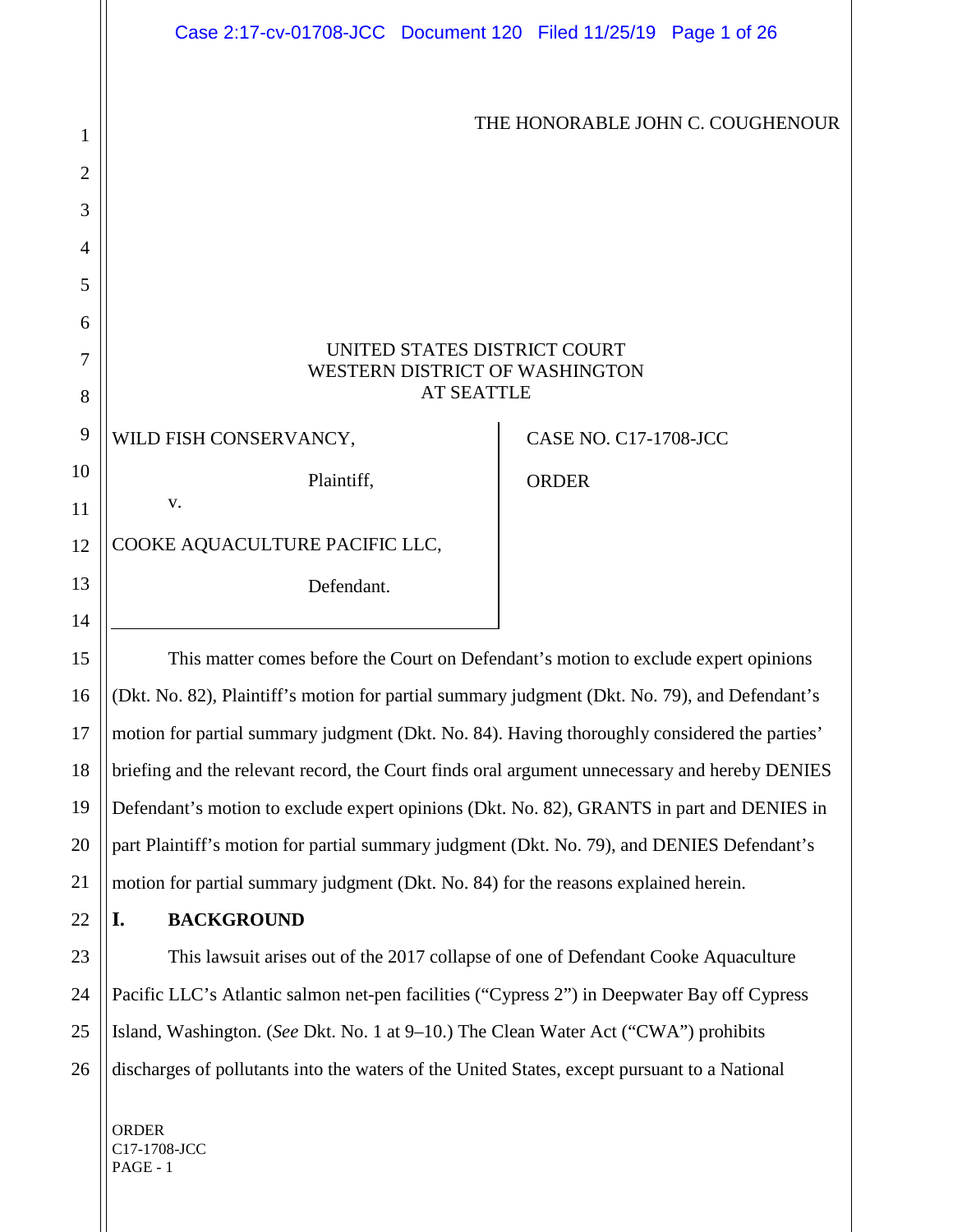Pollutant Discharge Elimination System ("NPDES") permit. 33 U.S.C. § 1342. As provided by the CWA, authorized state agencies may issue NPDES permits and enforce permit requirements. *See* 33 § U.S.C. 1342(b). In Washington, the Department of Ecology ("Ecology") performs the functions necessary to "meet the requirements" of the CWA, including issuing NPDES permits. Wash. Rev. Code. § 90.48.260.

Prior to the collapse of Cypress 2, Defendant operated eight Atlantic salmon net-pen facilities across Puget Sound pursuant to separate NPDES permits issued by Ecology. (*See* Dkt. Nos. 29-2 at 7–62, 44 at 4–33.) The net pens are floating facilities into which Defendant transfers Atlantic salmon smolts from its freshwater hatchery to be reared to a marketable size. (Dkt. No. 15 at 4.) The pens are made of metal walkways from which nets are hung. (Dkt. No. 29-2 at 70– 73.) The net pens are held in place by a mooring system comprised of mooring chains or ropes attached to anchors. (*Id.* at 70–71, 87–88.) Defendant's NPDES permits impose numerous requirements for minimizing the discharge of pollutants from the facilities. (*See* Dkt. No. 44 at 8–21.) Defendant's NPDES permit for Cypress 2 was issued in October 2007 and was in force at all times relevant to this lawsuit. (Dkt. Nos. 42 at 5, [1](#page-1-0)4; 44 at 1.)<sup>1</sup> Defendant operates its facilities on lands leased from the Washington State Department of Natural Resources ("DNR"). (*E.g.*, Dkt. No. 52-1 at 37–69.)

On August 19, 2017, Cypress 2 experienced mooring failures during very strong tidal currents. (Dkt. No. 42 at 2.) These mooring failures progressed over the following days and resulted in the facility's collapse and eventual destruction. (*Id.* at 2–3.) The catastrophic collapse of Cypress 2 resulted in the estimated release of more than 200,000 Atlantic salmon into Puget Sound. (Dkt. No. 29-2 at 200.) The collapse also resulted in the release of other debris from the facility into Puget Sound. (*Id.* at 211–12.) On August 24, 2017, Plaintiff sent Defendant a "Notice of Intent to Sue Under the Clean Water Act" letter ("notice letter") and sent a supplemental notice

ORDER C17-1708-JCC PAGE - 2

<span id="page-1-0"></span> $<sup>1</sup>$  Although scheduled to expire in 2012, the Cypress 2 permit was administratively extended</sup> multiple times. (Dkt. Nos. 42 at 9, 44 at 4.).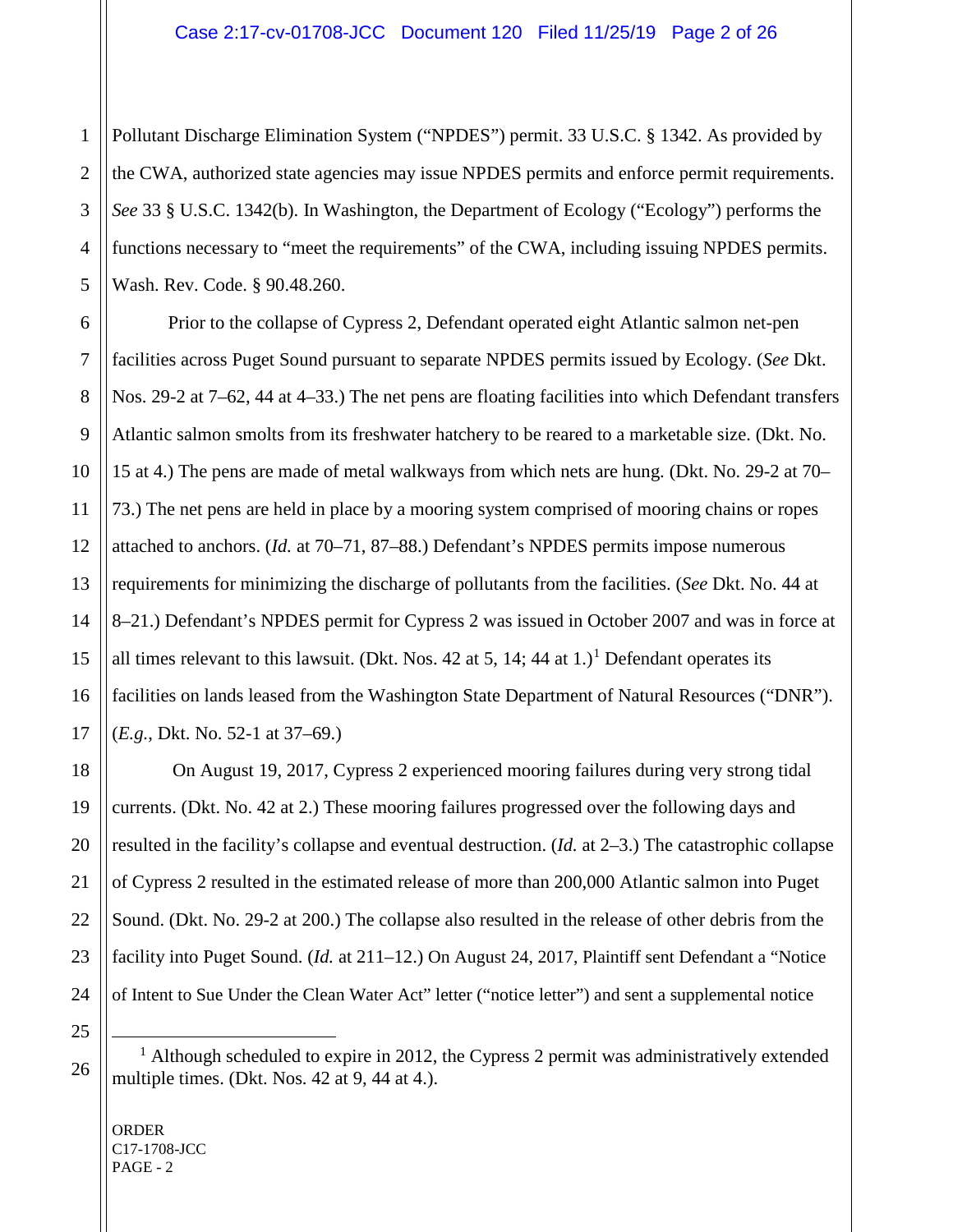1 letter on September 6, 2017. (Dkt. No. 1 at 22, 30.) On the same dates, Plaintiff mailed copies of the notice letter to the Administrator of the Environmental Protection Agency ("EPA"), the Regional Administrator of Region 10 of the EPA, and the Director of Ecology. (Dkt. No. 1 at 2–3.) On November 13, 2017, Plaintiff filed a complaint against Defendant asserting several CWA violations related to the Cypress 2 collapse, as well as violations at Defendant's seven other Puget Sound netpen facilities. (*See generally id.*)

On August 25, 2017, DNR notified Defendant that it had defaulted on its obligations under the parties' lease and demanded that Defendant remove all damaged materials from the Cypress 2 site. (Dkt. No. 52-1 at 145.) DNR stated that it may terminate the lease if Defendant did not cure the default by September 24, 2017. (*Id.*) In a letter to DNR dated September 1, 2017, Defendant stated that it had "been implementing its Fish Escape Prevention Plan" and "reserve[d] all rights with respect to the Lease." (*Id.* at 149.) Defendant proceeded to conduct cleanup, salvage, and remediation at and around the Cypress 2 site throughout the rest of 2017 and into 2018. (*See* Dkt. Nos. 42, at 3–4, 29-2 at 210–12.)

On January 30, 2018, Ecology issued a \$332,000 administrative penalty against Defendant arising from the Cypress 2 collapse. (Dkt. No. 52-1 at 160–66.) Ecology concluded that Defendant violated its NPDES permit by negligently allowing the release of farmed salmon, failing to inspect anchoring components deeper than 100 feet, and not adequately cleaning the facility's nets. (*Id.* at 163–64.) On March 1, 2018, Defendant appealed Ecology's penalty to the Washington State Pollution Control Hearings Board. (Dkt. Nos. 42 at 4, 52-1 at 169); *see also* Wash. Rev. Code §§ 43.21B.010, 43.21B.110.

On February 2, 2018, DNR terminated Defendant's lease for Cypress 2. (Dkt. No. 42 at 4.) Defendant responded on March 1, 2018, by filing a complaint in Thurston County Superior Court challenging DNR's termination of the lease. (Dkt. No. 52-1 at 11–32.) Among other relief, Defendant sought a declaratory judgment that DNR was not "entitled to withhold its consent to [Defendant's] reconstruction of [Cypress] 2 . . . and that it is entitled to restock [Cypress] 2 as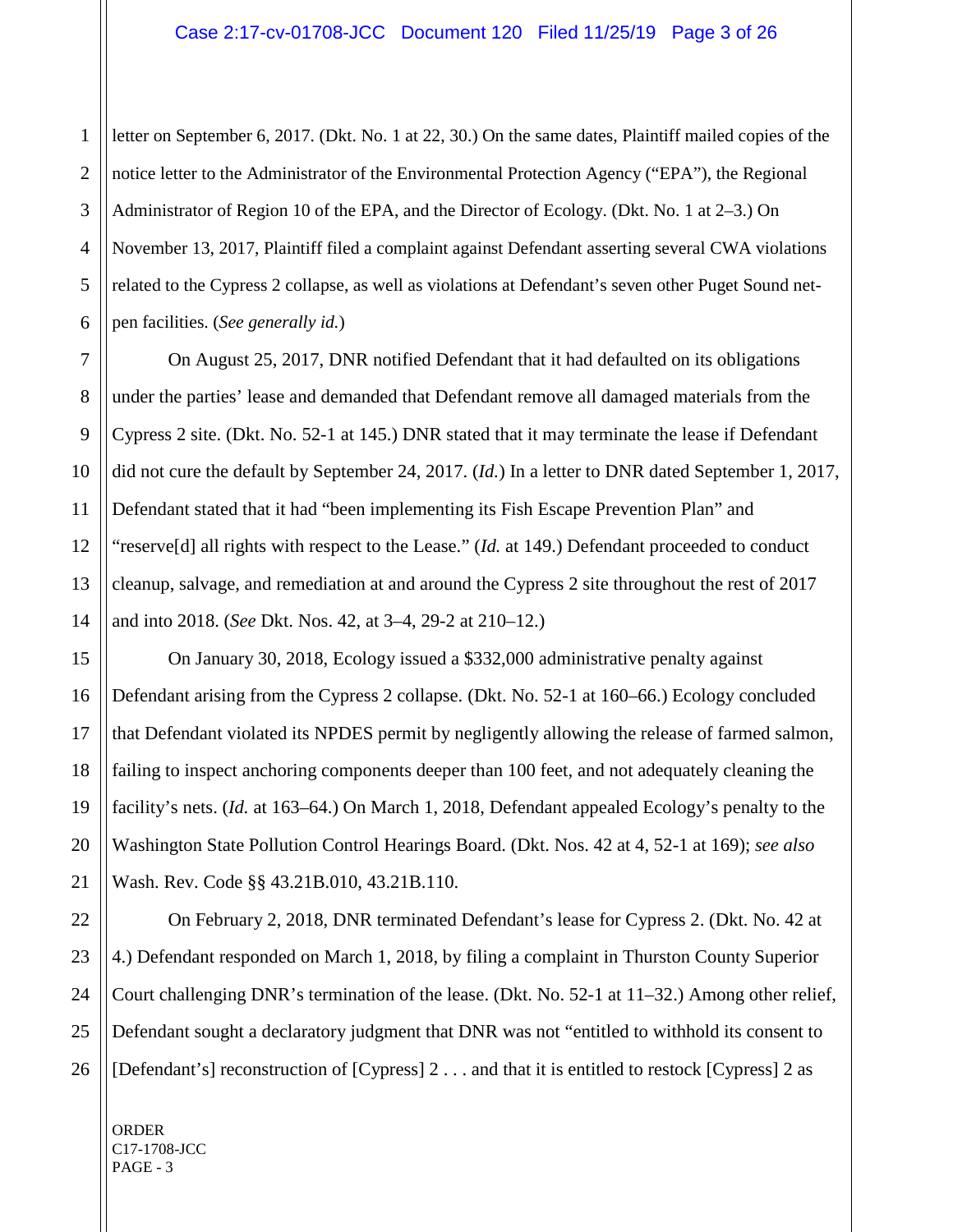1 soon as it has been rebuilt." (*Id.* at 28.)

On March 22, 2018, Washington's governor signed legislation that prohibits DNR from either granting new leases of aquatic lands for non-native finfish aquaculture projects or renewing or extending a lease in existence as of June 7, 2018, that includes non-native finfish aquaculture. *See* Wash. Rev. Code § 79.105.170; *see also* H.B. 2957, 65th Leg., Reg. Sess. (Wash. 2018).

7 8 9 On April 24, 2019, Defendant and Ecology entered a consent decree to resolve Defendant's liability related to the Cypress 2 collapse and the corresponding violations identified by Ecology in its notice of administrative penalty. (*See* Dkt. No. 74-1 at 4–11.) On April 25, 2019, the Pollution Control Board, pursuant to the consent decree, dismissed Defendant's appeal of Ecology's administrative penalty. (*Id.* at 18.) Defendant has not conducted net-pen operations at Cypress 2 since its collapse in August 2017. (Dkt. No. 43 at 3.) In fact, the Cypress 2 facility no longer exists, and its remains were ultimately salvaged and removed from the site following the collapse. (*Id.*; *see* Dkt. No. 29-2 at 210–12.) Defendant states that it has no intention of rebuilding Cypress 2. (Dkt. No. 43 at 3.) On December 21, 2018, Defendant requested that Ecology terminate the permit for Cypress 2. (Dkt. No. 86 at 4.) On August 29, 2019, Ecology informed Defendant that it had completed its closure monitoring of Cypress 2 and that the permit would be terminated as of September 28, 2019. (See Dkt. No. 86 at 6.) Defendant has represented that it has not appealed the decision. (*See* Dkt. No. 84 at 9.) Defendant continues to operate its other seven net pen facilities under its NPDES permits. (*See* Dkt. Nos. 29-2 at 7–62, 44 at 4–33.)

Defendant now moves to exclude Plaintiff's expert opinions on risk of failure (Dkt. No. 82), Plaintiff moves for partial summary judgment on multiple claims (Dkt. No. 79), and Defendant moves for partial summary judgment on the grounds of *res judicata* and mootness (Dkt. No. 84).

2

3

4

5

6

26

ORDER C17-1708-JCC PAGE - 4

//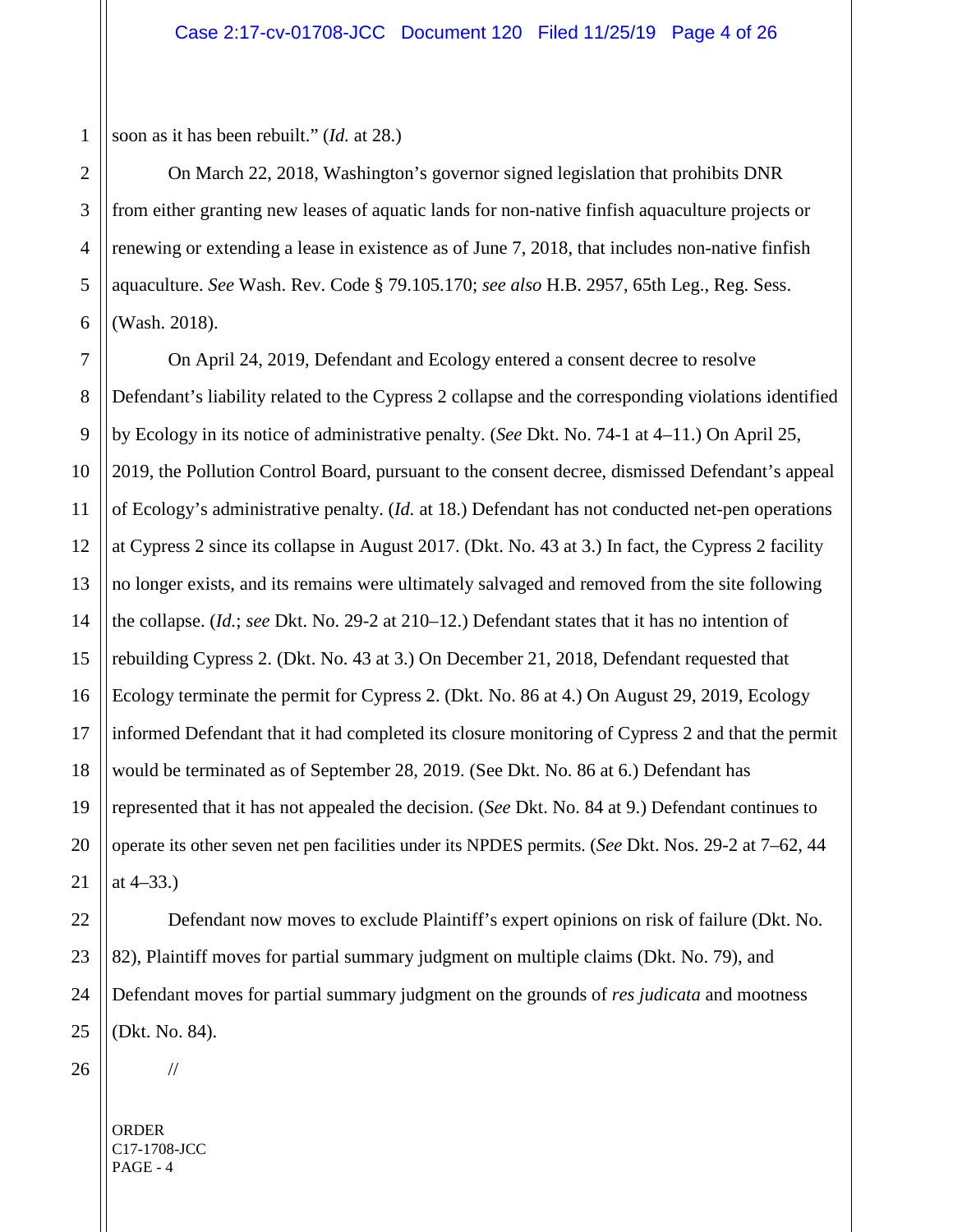#### 1 **II. DISCUSSION**

2

3

9

11

17

18

19

20

21

22

23

24

# **A. Legal Standards**

4 5 6 7 8 10 12 13 14 15 16 "The court shall grant summary judgment if the movant shows that there is no genuine dispute as to any material fact and the movant is entitled to judgment as a matter of law." Fed. R. Civ. P. 56(a). In making such a determination, the Court must view the facts and justifiable inferences to be drawn therefrom in the light most favorable to the nonmoving party. *Anderson v. Liberty Lobby*, *Inc.*, 477 U.S. 242, 255 (1986). Once a motion for summary judgment is properly made and supported, the opposing party "must come forward with 'specific facts showing that there is a *genuine issue for trial*.'" *Matsushita Elec. Indus. Co. v. Zenith Radio Corp.*, 475 U.S. 574, 587 (1986) (quoting Fed. R. Civ. P. 56(e)). Material facts are those that may affect the outcome of the case, and a dispute about a material fact is genuine if there is sufficient evidence for a reasonable jury to return a verdict for the non-moving party. *Anderson*, 477 U.S. at 248–49. Conclusory, non-specific statements in affidavits are not sufficient, and "missing facts" will not be "presumed." *Lujan v. Nat'l Wildlife Fed'n*, 497 U.S. 871, 888–89 (1990). Ultimately, summary judgment is appropriate against a party who "fails to make a showing sufficient to establish the existence of an element essential to that party's case, and on which that party will bear the burden of proof at trial." *Celotex Corp. v. Catrett*, 477 U.S. 317, 324 (1986).

#### **B. Defendant's** *Daubert* **Motion to Exclude Dr. Tobias Dewhurst's Expert Opinions Regarding Risk of Failure**

The trial court has the "task of ensuring that an expert's testimony both rests on a reliable foundation and is relevant to the task at hand." *Daubert v. Merrell Dow Pharmaceuticals*, 509 U.S. 579, 597 (1993). A witness who is qualified as an expert by knowledge, skill, experience, training, or education may testify in the form of an opinion or otherwise if: (1) the expert's scientific, technical, or other specialized knowledge will help the trier of fact to understand the evidence or to determine a fact in issue; (2) the testimony is based on sufficient facts or data; (3) the testimony is the product of reliable principles and methods; and (4) the expert has reliably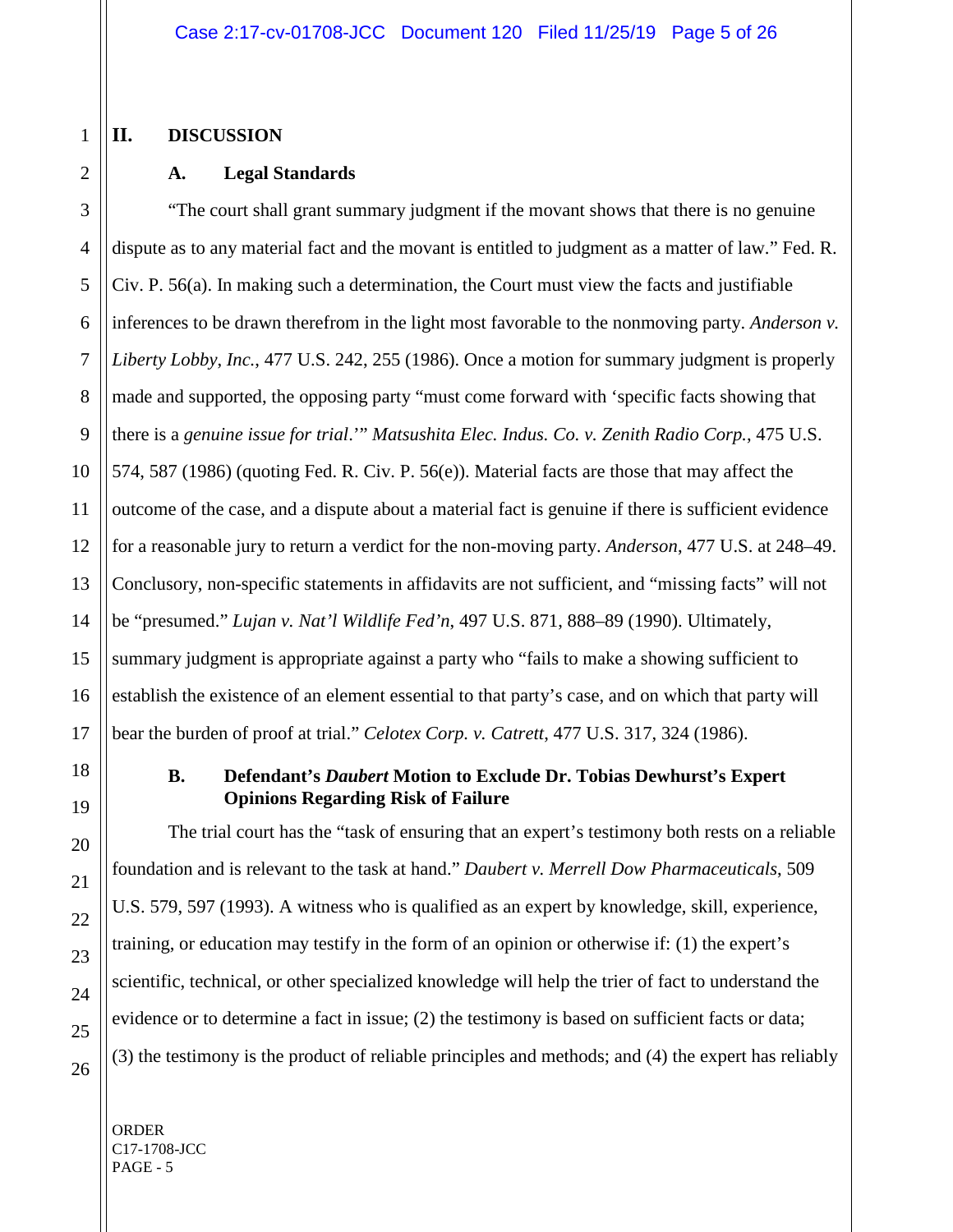1 applied the principles and methods to the facts of the case. Fed. R. Evid. 702.

In *Daubert*, the Supreme Court rejected the rigid "general acceptance" test for the admissibility of scientific evidence. 509 U.S. at 596. The Court reasoned that "[v]igorous crossexamination, presentation of contrary evidence, and careful instruction on the burden of proof are the traditional and appropriate means of attacking shaky but admissible evidence." *Id.* When determining admissibility, the text is "a flexible one," with a focus on principles and methodology. *Id.* at 595. Rule 702 is generally construed liberally. *United States v. Hankey*, 203 F.3d 1160, 1168 (9th Cir. 2000). And in determining the admissibility of expert testimony, "there is less danger that a trial court will be 'unduly impressed by the expert's testimony or opinion' in a bench trial*." FTC v. BurnLounge, Inc.*, 753 F.3d 878, 888 (9th Cir. 2014).

Dr. Tobias Dewhurst is a marine engineering expert retained by Plaintiff to evaluate the safety of Defendant's net pens. (Dkt. No. 83-1 at 6.) To establish predicted environmental conditions at the net pens, Dewhurst used an international standard, the Norwegian Aquaculture Standard 9415 ("NS9415"), to analyze data on local environmental conditions as measured by TerraSond, a company Defendant has retained. (*Id.* at 21–22.) Dewhurst used these predicted conditions to calculate the loading forces exerted on the net pets. (*Id.* at 27–28.) Dewhurst then compared the net pen manufacturer specifications with the predicted environmental conditions for each site. (Dkt. No. 79-3 at 11–12.) Defendant argues that the Court should exclude from trial Dewhurst's opinion that each of Defendant's current net pen facilities are "at risk of failure." (Dkt. No. 82.) Defendant offers three reasons to exclude Dewhurst's testimony as unreliable under Rule 702. (*See id.*)

First, Defendant argues that Dewhurst should have performed analytical modeling to quantify the risk of failure. (*Id.* at 10–12.) This criticism is not an attack on the reliability of the expert's methodology, but instead an argument as to how to weigh the opinion. Thus, it is not a ground to exclude the testimony under *Daubert*. *See* 509 U.S. at 595–96. Defendant cites an outof-circuit case in which the district court exercised its discretion to exclude an opinion in which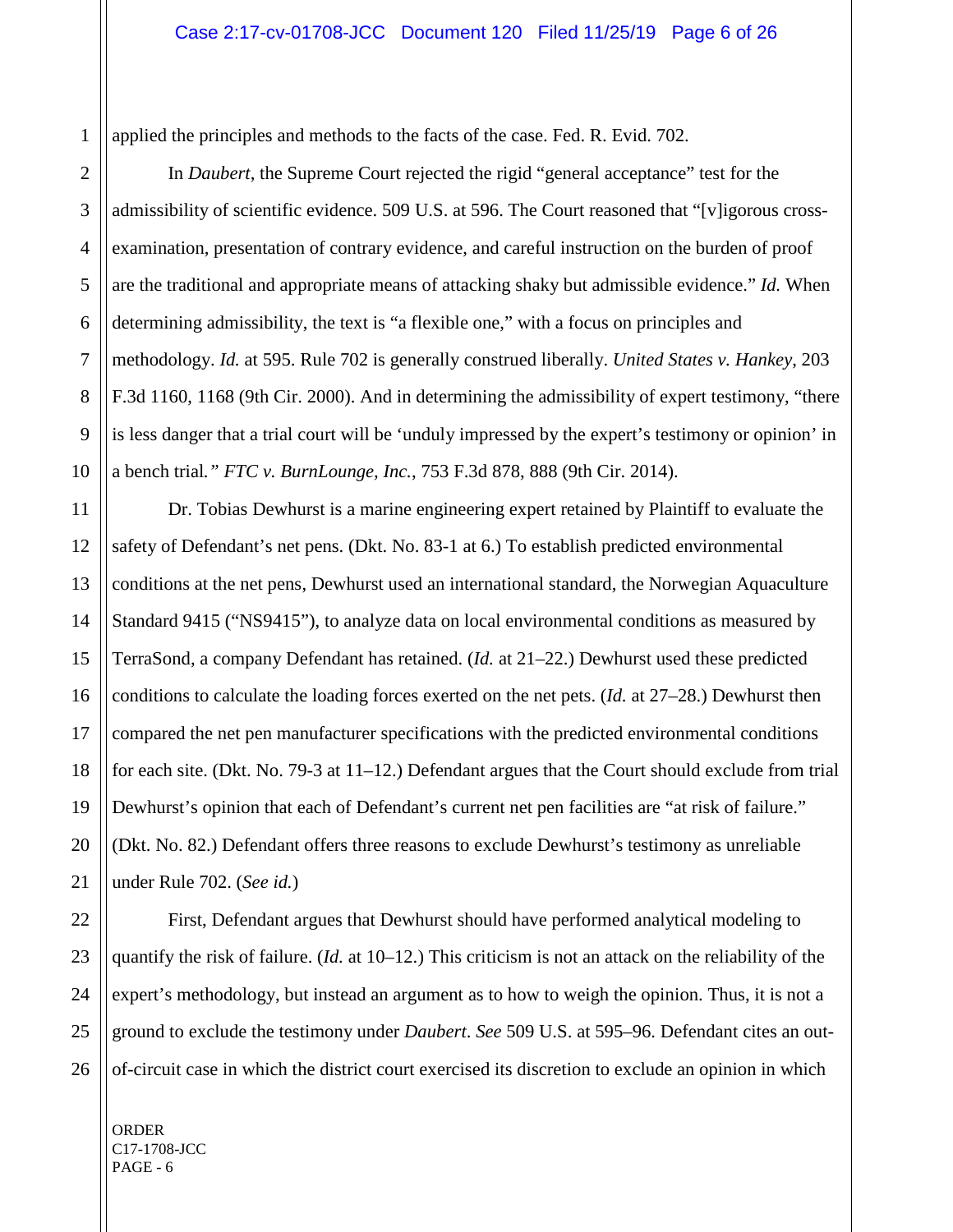an expert offered an opinion on the degree of risk posed by contamination. (*See* Dkt. No. 82 at 13.) But that court concluded the expert opinion lacked a sufficient basis in facts or data under Rule 702, not that the expert's methodology was unreliable. *See Lewis v. FMC Corp*., 786 F. Supp. 2d 690, 702–03 (W.D.N.Y. 2011) (noting that the expert conceded further investigation was required to determine the extent of the contamination).

Second, Defendant contends that Dewhurst's opinion should be excluded because he equates the net pen manufacturer specifications with the net pen's safe operating limits. Defendant argues that manufacturer specifications are too conservative a basis for determining whether the net pen operations are safe, arguing that a non-compliant net pen could still be shown to be safe based on an engineer's analysis. (Dkt. Nos. 82 at 13–14, 104 at 3–7.) But it is hard to see how Defendant could seriously contend that a manufacturer's product specifications are not at least relevant to the safe operations of a product. Indeed, Defendant's own expert conducted a similar analysis of predicted environmental conditions compared to conditions allowed by the manufacturer. (Dkt. No. 83-1 at 22.) Thus, Defendant's assertion that a noncompliant net pen *might* still be safe likewise goes to the weight, not reliability, of Dewhurst's testimony. *Daubert*. *See* 509 U.S. at 595–96.

Third, Defendant argues that Dewhurst's opinion should be excluded because he does not quantify the degree of risk of failure for each net pen site and has not differentiated as to whether there is a low or high risk of failure for each site. (Dkt. No. 82 at 14–15.) Once again, this is an attack on weight, not reliability, of the expert opinion. *Daubert*. *See* 509 U.S. at 595–96.

Thus, Defendant has not raised any serious challenge to the reliability of the principles or methodology supporting Dewhurst's expert opinion. *See* Fed. R. Evid. 702. Defendant remains free to challenge the expert opinion through "[v]igorous cross-examination" and "presentation of contrary evidence." *See Daubert*, 509 U.S. at 596. Therefore, Defendant's motion to exclude Dewhurst's risk of failure testimony is DENIED on these grounds.

ORDER C17-1708-JCC PAGE - 7

//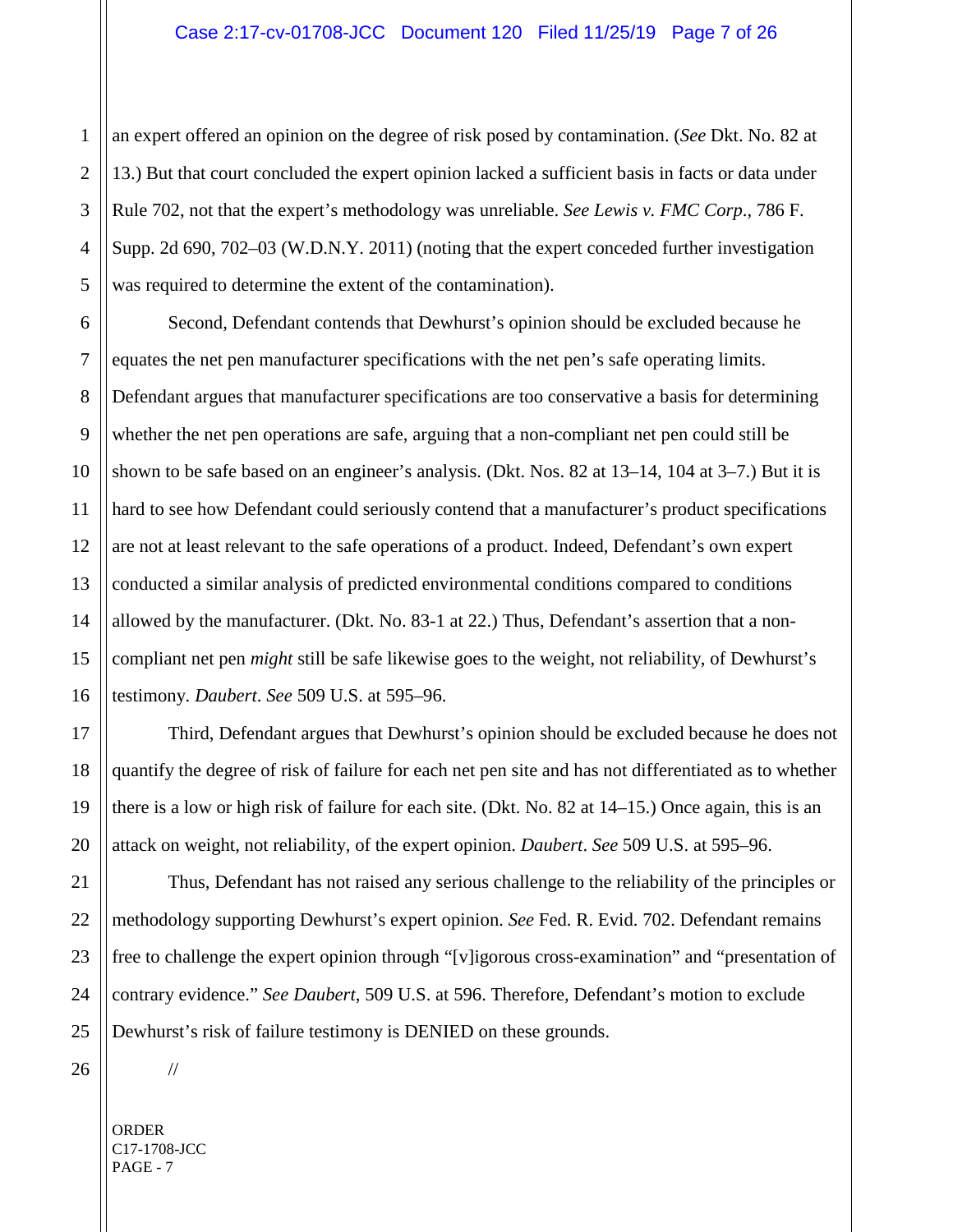21

#### **C. Plaintiff's Motion for Partial Summary Judgment**

#### 1. Plaintiff's Request to Strike

In a summary judgment ruling, a trial court may consider only evidence which could be admissible at trial. *See* Fed. R. Civ. P. 56(c); *Nilsson v. City of Mesa*, 503 F.3d 947, 952 n.2 (9th Cir. 2007). Plaintiff requests that the Court strike several items of evidence that Defendant has submitted in opposition to Plaintiff's motion for partial summary judgment. (*See* Dkt. No. 95 at 5–7.) The Court considers each request in turn.

#### a. *Declarations of Stephen Weatherford and Bill French*

Federal Rule of Civil Procedure 26(a) requires that parties disclose the names of "each individual likely to have discoverable information—along with the subjects of that information—that the disclosing party may use to support its claims or defenses." Fed. R. Civ. P.  $26(a)(1)(A)(i)$ . A party must supplement its disclosure "in a timely manner if the party learns that . . . the disclosure . . . is incomplete or incorrect, and if the additional or corrective information has not otherwise been made know to the other parties during the discovery process or in writing." Fed. R. Civ. P 26(e)(1)(A). Where a party fails to disclose its intent to rely on a witness either without substantial justification or where the nondisclosure was not harmless, Rule  $37(c)(1)$  provides that the party is "not allowed to use that information or witness" at trial. Fed. R. Civ. P. 37(c)(1); *Yeti by Molly, Ltd. v. Deckers Outdoor Corp.*, 259 F.3d 1101, 1106 (9th Cir. 2001).

20 22 23 24 25 26 In opposition to Plaintiff's motion for partial summary judgment, Defendant submitted the declarations of Stephen Weatherford and Bill French. (Dkt. Nos. 90, 91.) Their declarations primarily concern the inspections Defendant performed of anchoring components. (*See id.*) Defendant did not previously disclose its intent to rely on these witnesses to Plaintiff. (*See* Dkt. No. 95-1 at 4–7.) Weatherford and French are Defendant's employees, and it appears there is no justification for failing to timely identify these witnesses. This omission is not harmless because Plaintiff has repeatedly sought discovery of information on Defendant's inspections of anchoring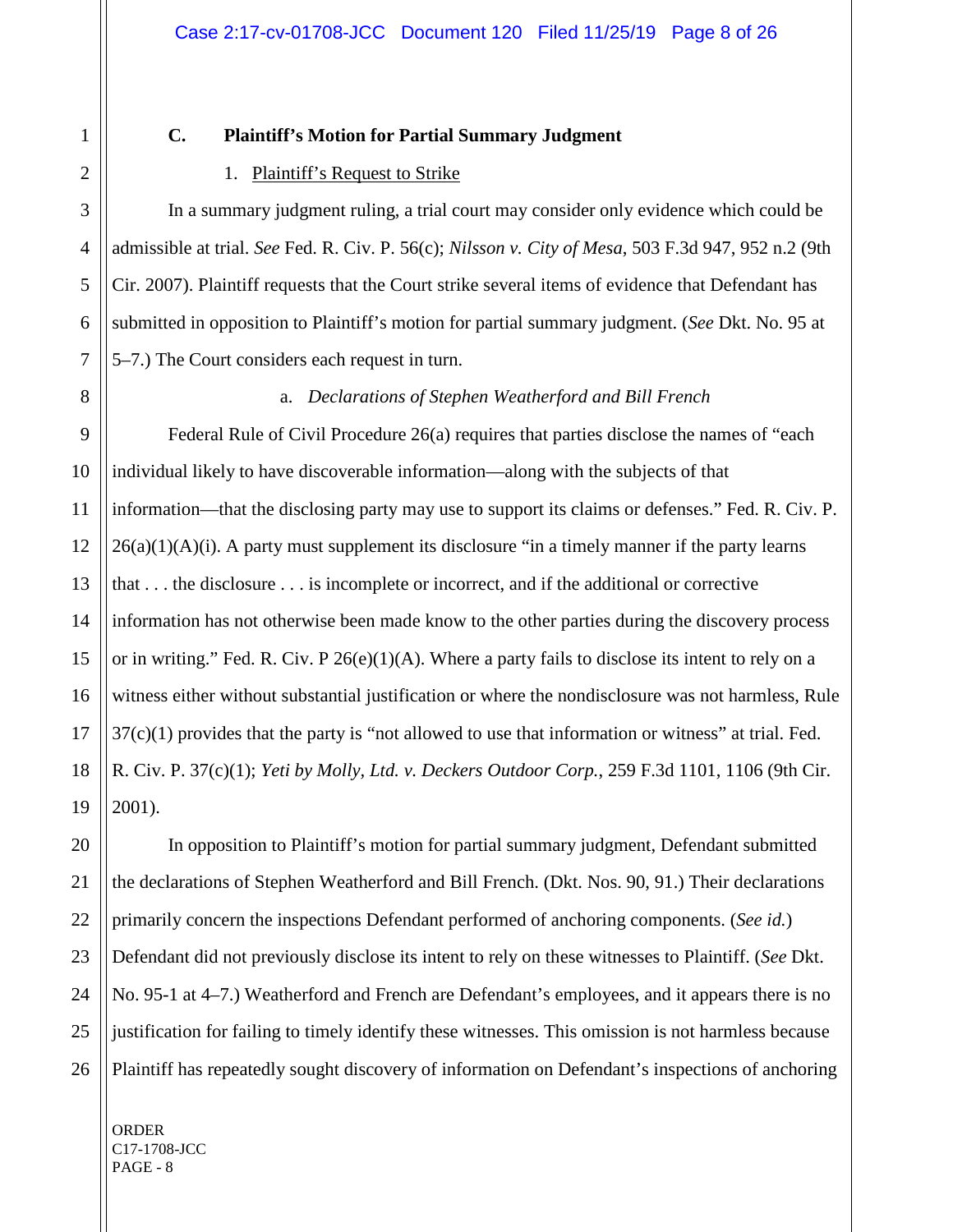systems. Because the failure to disclose is neither substantially justified nor harmless,

Defendants may not introduce these witnesses. *See* Fed. R. Civ. P. 37(c)(1). *Yeti by Molly, Ltd.*, 259 F.3d at 1106. Therefore, the Court GRANTS Plaintiff's request to strike the declarations of Stephen Weatherford and Bill French on this ground.

#### b. *Sham affidavit rule*

Under the "sham affidavit rule," a party cannot create an issue of fact with an affidavit contradicting prior statements that the party made under oath. *Yeager v. Bowlin*, 693 F.3d 1076, 1079–80 (9th Cir. 2012); *see Miller v. Glenn Miller Prods., Inc.*, 454 F.3d 975, 980 (9th Cir. 2006). The rule applies to "clear and unambiguous" contradictions that cannot be resolved with "a reasonable explanation." *Yeager*, 693 F.3d at 1080–81 (citing *Cleveland v. Policy Mgmt. Sys. Corp.*, 526 U.S. 795, 806–07 (1999)). However, the rule "should be applied with caution because it is in tension with the principle that the court is not to make credibility determinations when granting or denying summary judgment." *Id.* at 1080. "[T]he non-moving party is not precluded from elaborating upon, explaining or clarifying prior testimony elicited by opposing counsel on deposition; minor inconsistencies that result from an honest discrepancy, a mistake, or newly discovered evidence afford no basis for excluding an opposition affidavit. *Messick v. Horizon Indus. Inc.*, 62 F.3d 1227, 1231 (9th Cir. 1995).

Plaintiff requests to strike under the sham affidavit rule portions of declarations by James Parsons and Randy Hodgin that assert Defendant conducted mooring inspections for which records do not exist. (Dkt. No. 95 at 5.) Defendant designated Parsons as its representative for a 30(b)(6) deposition on the topics of Defendant's inspections of the net pen anchoring components, including how the inspections were documented. (*See* Dkt. No. 46-1 at 11, 21, 70.) At his deposition, Parsons stated that he was prepared to testify on these topics. (*See, e.g.*, Dkt. 46-1 at 70.) Parsons repeatedly testified that the information Plaintiff sought is contained in the

1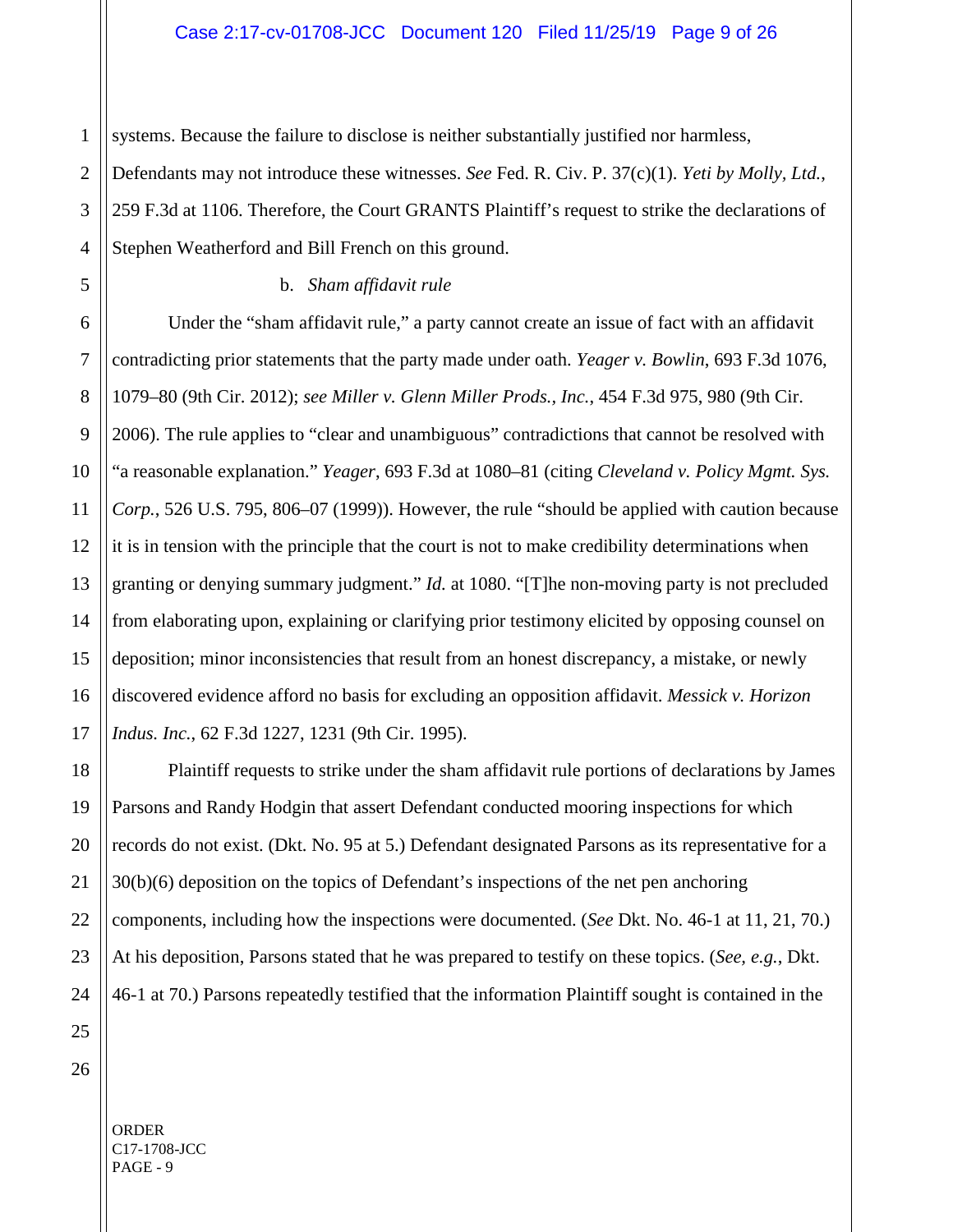records. [2](#page-9-0) (Dkt. No. 46-1 at 156–59, 178–79.) For example, in response to Plaintiff's inquiry as to the names of the divers who conducted mooring inspections of Cypress 1 in 2016, Parsons stated, "[i]t would have been any member of the dive team." (*Id.* at 156–57.) And when asked for the dates of when those inspections occurred, Parsons stated, "[t]hey would be available in the dive logs and daily records." (Dkt. No. 46-1 at 156–57.)

In its opposition to Plaintiff's motion to compel a second 30(b)(6) deposition, Defendant represented to the Court that, with respect to "specific details regarding the names, dates, and locations of routinely conducted mooring inspections. . . . [a]ll of the information sought by Plaintiff was contained in the tens of thousands of pages of business records produced to [Plaintiff] before deposition, and all of the information could have been obtained by [Plaintiff] simply by reviewing those documents."<sup>[3](#page-9-1)</sup> (Dkt. No. 49 at 2.) Defendant stated that the records of "which [] employee conducted which inspection on which day at which site—were provided to Plaintiff many times in a variety of ways." (*Id.* at 3.)

The Court allowed Plaintiff to depose Defendant for one additional day. (Dkt. No. 66 at 6.) At that deposition, Parsons testified that it was likely that not all inspections were reflected in the records, (Dkt. No. 79-1 at 215), that just "[b]ecause the records may not exist doesn't mean that it wasn't done," (*id.* at 217), that the daily logs and dive logs are incomplete for Cypress, (*id.* at 220), that "we have good records that [inspections] were occurring at all of the other sites," (*id.* at 220), and that additional information could be obtained from current and former employees, (*e.g.*, *id.* at 132, 258). Thus, Defendant has changed its answer about its practice of recording mooring system inspections: while Defendant initially maintained that all such

ORDER C17-1708-JCC PAGE - 10

<span id="page-9-0"></span> $2$  In its order on Plaintiff's motion to compel, the Court evaluated Parson's responses at length and found them evasive. (*See* Dkt. No. 66 at 3–5.) The Court found this evasiveness, combined with Defendant's last-minute disclosure of over 30,000 documents days before deposition, frustrated Plaintiff's ability to develop testimony on the topic of mooring system inspections. (Dkt. No. 66 at 5–6.)

<span id="page-9-1"></span> $3$  A court has discretion to consider whether a statement of fact contained in a brief may be considered an admission *Am. Title Ins. Co. v. Lacelaw Corp.*, 861 F.2d 224, 227 (9th Cir. 1988).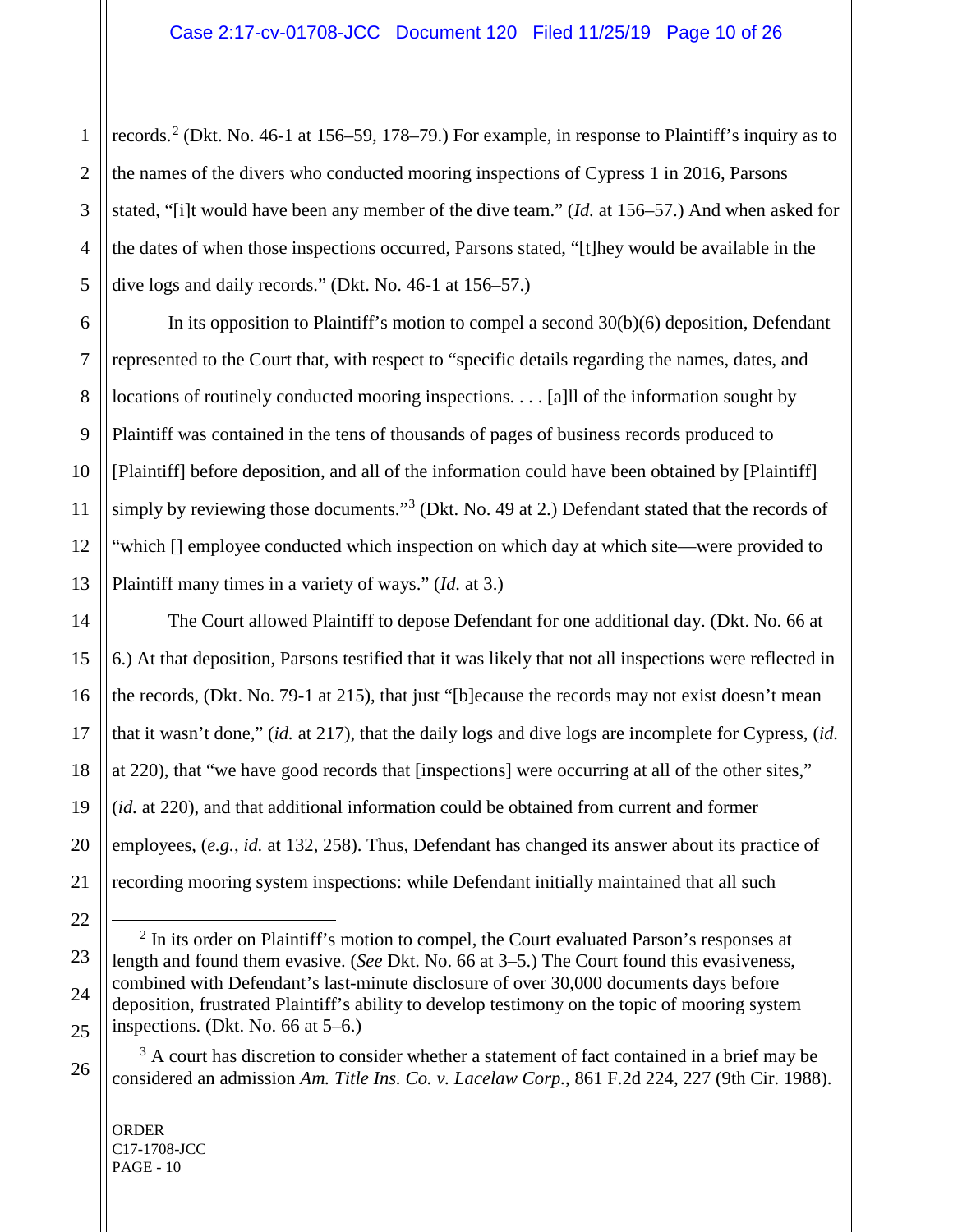information was in its records, Defendant now maintains that not all inspections were logged in the records, and further information can be obtained from its employees.

Plaintiff argues that Defendant's change in position amounts to a clear contradiction of its own sworn testimony that *all* of the information on mooring inspections is contained in the records. (Dkt. 95 at 5–6.) Defendant's misleading initial testimony frustrated Plaintiff's ability to develop testimony on the topic of mooring systems inspections. (Dkt. No. 66 at 5–6.) Defendant has not attempted to reconcile the difference in its initial position by explaining the discrepancy as an honest mistake or caused by newly discovered evidence. [4](#page-10-0) (*See* Dkt. No. 87 at 19.) But Defendant's new position is arguably an elaboration or clarification of Defendant's prior evasive testimony. *See Messick*, 62 F.3d at 1231. Especially given the Ninth's Circuit caution to avoid credibility determinations at summary judgment, Defendant's discrepancy is not such a clear and unambiguous contradiction as to require striking Parsons's and Hodgin's declarations under the sham affidavit rule. *See Yeager*, 693 F.3d at 1080–81. Therefore, the Court DENIES Plaintiff's request to strike Parsons's and Hodgin's declarations.

c. *Parsons declaration and Defendant's interrogatory responses*

Plaintiff requests that the Court strike portions of the Parsons declaration that Plaintiff asserts lacks foundation and are based on hearsay. (Dkt. No. 95 at 6.) Plaintiff also requests the Court strike Defendant's interrogatory responses attached to the declaration of Douglas Steding. (*See id.* at 7.) The Court recognizes that assertions in conclusory, self-serving affidavits are insufficient, standing alone, to create a genuine issue of material fact. *Nilsson*, 503 F.3d at 952 n.2.

d. *Mott MacDonald Report*

Plaintiff requests that the Court strike the Mott MacDonald reports attached to James

<span id="page-10-0"></span><sup>4</sup> Instead, Defendant blames Plaintiff for failing to conduct fact witness depositions based on Defendant's roster of over 200 employees and its response to Interrogatory No. 5. (*See* Dkt. No. 87 at 19.)

ORDER C17-1708-JCC PAGE - 11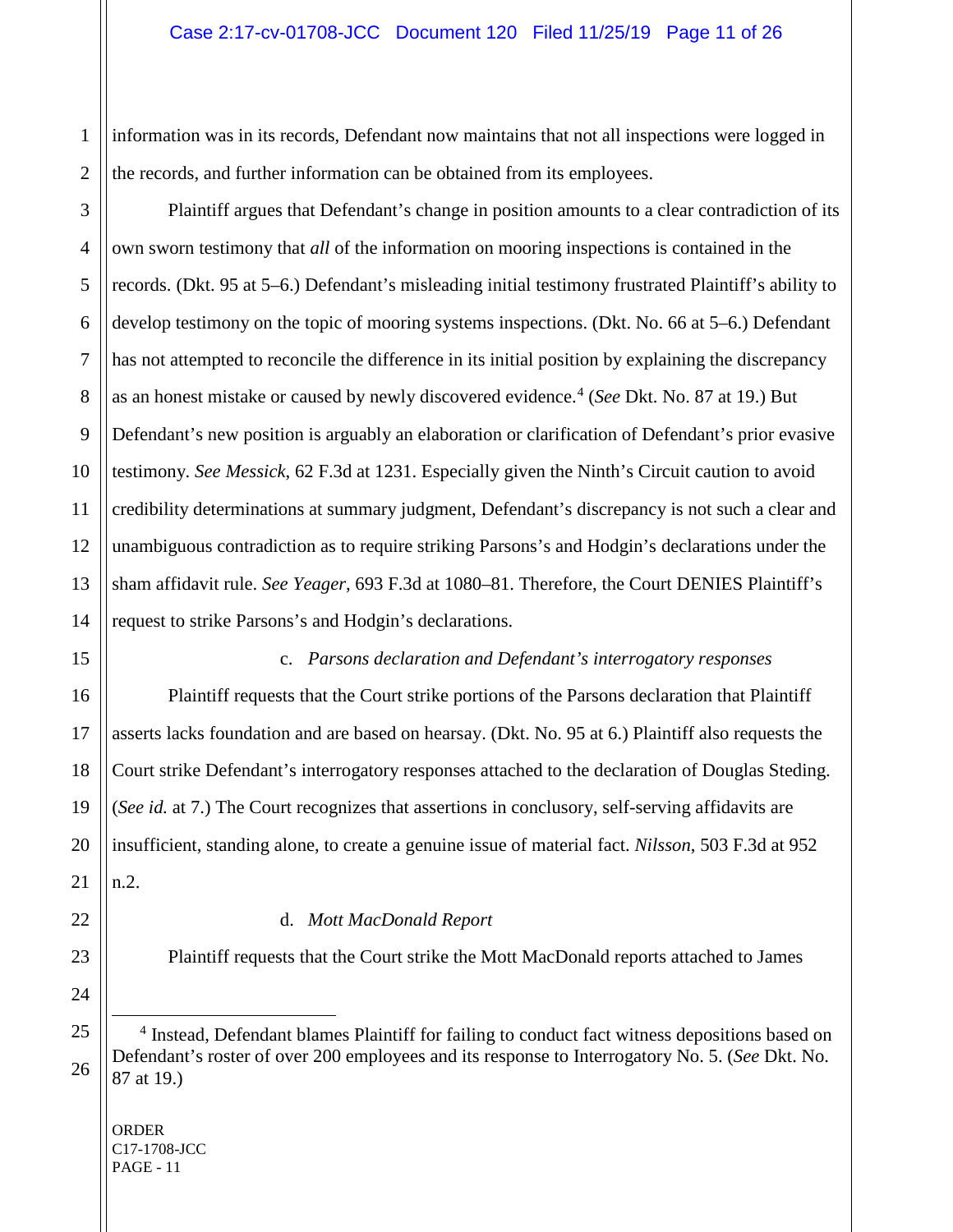Parsons's declaration. (Dkt. No. 95 at 6.) Plaintiff argues that these unsworn reports constitute inadmissible hearsay and that Parsons is not competent to testify as to the expert opinions the reports contain. (*Id.*) Plaintiff does not dispute the authenticity of these reports that Mott MacDonald prepared for DNR. (*See id.*) Indeed, Plaintiff appears to have submitted at least two of the same reports in support of its motions. (*Compare* Dkt. No. 79-2 at 81, 87, *with* Dkt. No. 94 at 25, 32.) Given the likelihood that the material in the reports could ultimately "be presented in a form that would be admissible in evidence" at trial, the Court declines to strike them. *See* Fed. R. Civ. P. 56(c)(2).

1

2

#### 2. Implementation of Technology to Minimize Fish Escapement

Condition S7.1 of the permits requires that Defendant identify and implement technology that will minimize fish escapements. (Dkt. No. 29-2 at 12.) In its enforcement of NPDES permits, Ecology incorporates Washington's "AKART" standard, which requires "all known, available, and reasonable methods of treatment" to minimize water pollution. *See* Wash. Admin. Code § 173-220-130(1)(a); *see also Snohomish County v. Pollution Control Hearings Bd*., 386 P.3d 1064, 1067 (Wash. 2016).

#### a. *Pre-suit notice of violation of Condition S7.1*

For district courts to have jurisdiction over CWA citizen suits, a plaintiff must provide notice to the alleged violator that contains "sufficient information to permit the recipient to identify the specific standard, limitation, or order alleged to have been violated," and "the activity alleged to constitute a violation." U.S.C. § 1365(b); 40 C.F.R. § 135.3(a). "The key language in the notice regulation is the phrase 'sufficient information to permit the recipient to identify' the alleged violations and bring itself into compliance." *Waterkeepers N. California v. AG Indus. Mfg., Inc.*, 375 F.3d 913, 916 (9th Cir. 2004) (citing *Cmty. Ass'n for Restoration of the Env't v. Henry Bosma Dairy*, 305 F.3d 943, 951 (9th Cir. 2002)).

Defendant contends that Plaintiff failed to provide notice regarding these claims because its notice letter did not cite NS9415 or specifically allege Plaintiff's contention that Defendant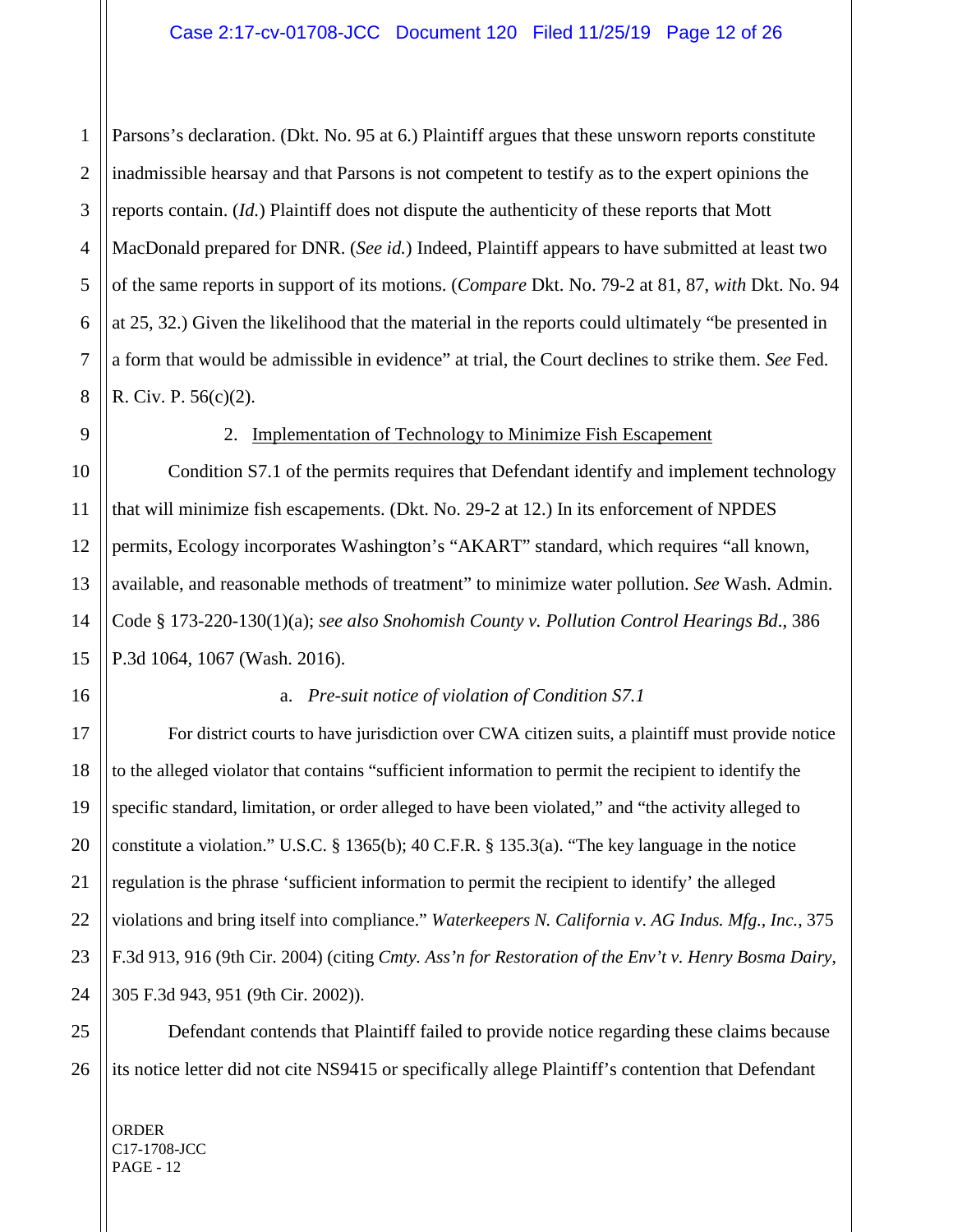needs to conduct further engineering analyses of the cages. (Dkt. No. 87 at 17.) Plaintiff's notice letter specifically lists Condition S7.1 and contains the language at issue for this claim. (Dkt. No. 1 at 25–26.) The letter alleged that Defendant violated permit requirements "at all eight of its Puget Sound net pen facilities by failing to identify and implement technology that will minimize fish escapements." (*Id.*) Thus, Defendant could have reasonably identified Plaintiff's claims that Defendant failed to implement technology to minimize fish escapes. Therefore, the Court FINDS that Plaintiff's notice letter provided reasonably specific notice to allow Defendant to identify the alleged violations under Condition S7.1.

## b. *Technology necessary to evaluate suitability of salmon farms for their locations*

Plaintiff argues that the Washington's AKART standard for technology requires Defendant to reevaluate whether its salmon farm systems and configurations are suitable for the local environmental conditions at each site. (Dkt. No. 79 at 11–13.) Plaintiff relies on Dewhurst's opinion stating that since 2006, aquaculture standards including NS9415 have been available for conducting a current analysis to determine whether Defendant's net pen systems were suitable for those locations. (*Id.* at 12.) Plaintiff argues that following promulgation of the NS9415 standard, Defendant should have studied its equipment then in use and subsequently installed to determine whether it could withstand the local conditions. (*Id.* at 11–13.) Plaintiff argues Defendant's failure to conduct theses analyses violated Condition S7.1. (*Id.*)

Defendant argues that it has complied with Condition S7.1 by providing Release Prevention Plans that appropriately describe new cage systems as technology that has been or would be implemented. (Dkt. No. 87 at 12.) Defendant argues that it is standard industry practice to make suitability determinations at the time of installation or when making substantial changes to the facility, and thus the standard that Dewhurst cites, NS9415, should not come into play. (Dkt. No. 87 at 13.) It argues that AKART standards for technology are fully addressed during permit issuance. (*Id.* at 14.) Defendant contends that the relevant AKART standard is set forth in a different section of the Washington Administrative Code, § 173- 221A. (*Id.* at 15.) Finally,

ORDER C17-1708-JCC PAGE - 13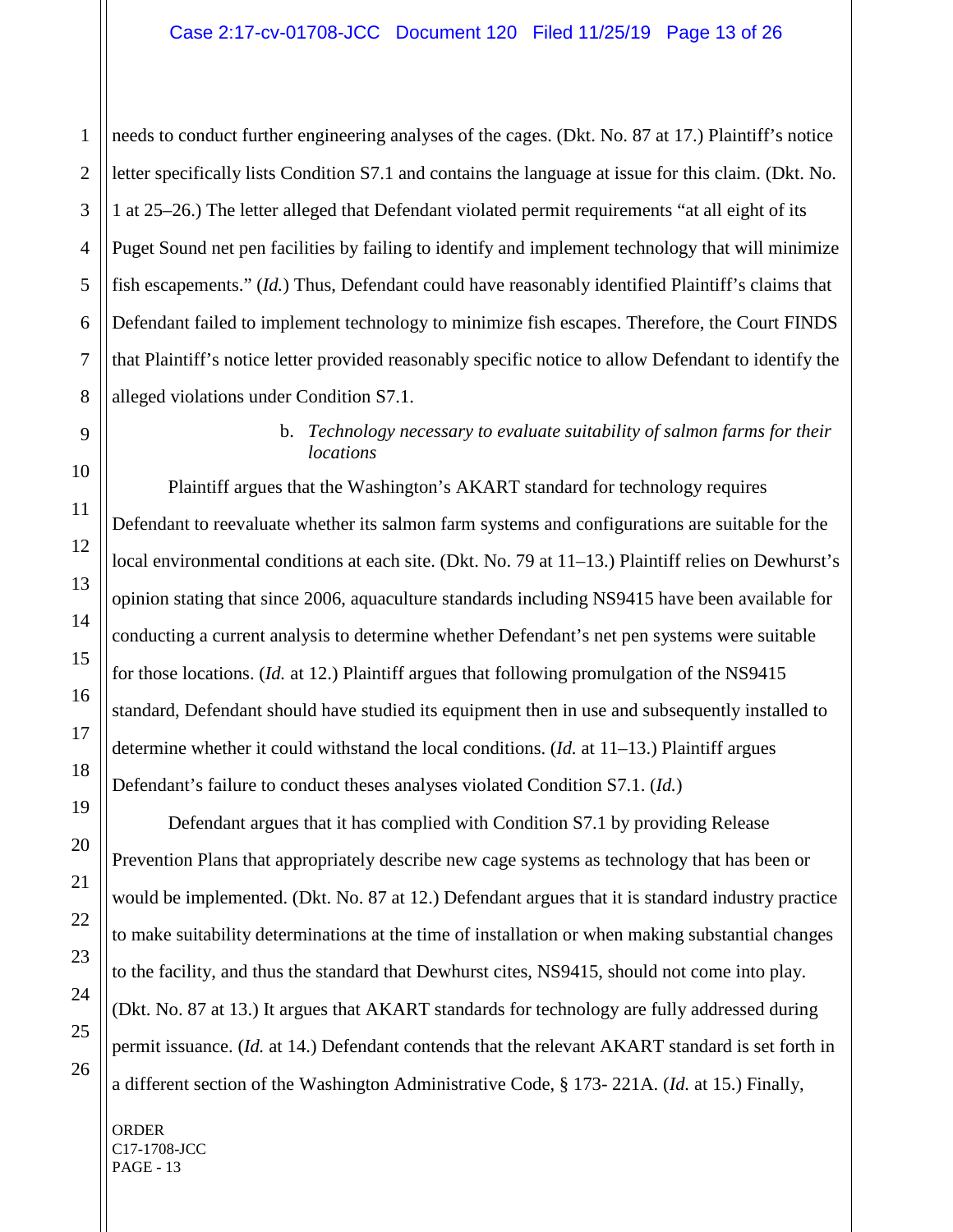1 Defendant contends that it would not be reasonable under the AKART standard to require replacement of the net pens prior to the end of their useful life. (*Id.*)

Thus, material issues of fact remain as whether Condition S7.1 requires Defendant to undertake a suitability analysis of its net pen systems. Therefore, Plaintiff's motion for summary judgment is DENIED on this ground.

#### c. *Improvement to net pen structures*

In Defendant's Release Prevention Plans, Defendant has identified improved cage systems to be implemented in the future. (Dkt. No. 29-2 at 136.) Plaintiff argues that these plans required Defendant to undertake replacement of existing net pens. (Dkt. No. 79 at 13–14.) Plaintiff further contends that the current net pens are at risk of failure because they do not comply with manufacturer recommendations and because there has not been adequate independent analysis of the suitability of the systems. (Dkt. No. 79 at 14.). Plaintiff relies on Dewhurst's expert opinions that conclude the systems are at risk of failure. (*Id.*)

Defendant does not contest that its Release Prevention Plans required it to implement new cage systems. (*See* Dkt. No. 87 at 15–17.) However, Defendant argues that its net pens are safe and are not at risk of failure. (*Id.*) Defendant relies on Dean Steinke's expert testimony that the manufacturer ratings are guidelines but do not indicate the true limits of the net pens. (*Id.* at 16–17.) Steinke asserts that the ratings lack detail and cannot be compared to NS9415 values. (Dkt. No. 92 at 4–8.) Steinke also argues that Dewhurst's calculations of drag force are flawed because they fail to account for net deflection that reduces projected surface area. (*Id.*)

Thus, material issues of fact remain as whether Defendant's net pen structures violate Condition S7.1. Therefore, Plaintiff's motion for summary judgment is DENIED on this ground.

#### 3. Annual Inspection of Anchoring Components

Condition S6.F of Defendant's NPDES permit requires the preparation and implementation of a Pollution Prevention Plan that provides for at least annual inspections of the anchoring components above and below the water line. (*See* Dkt. 44 at 19–20.) Plaintiff argues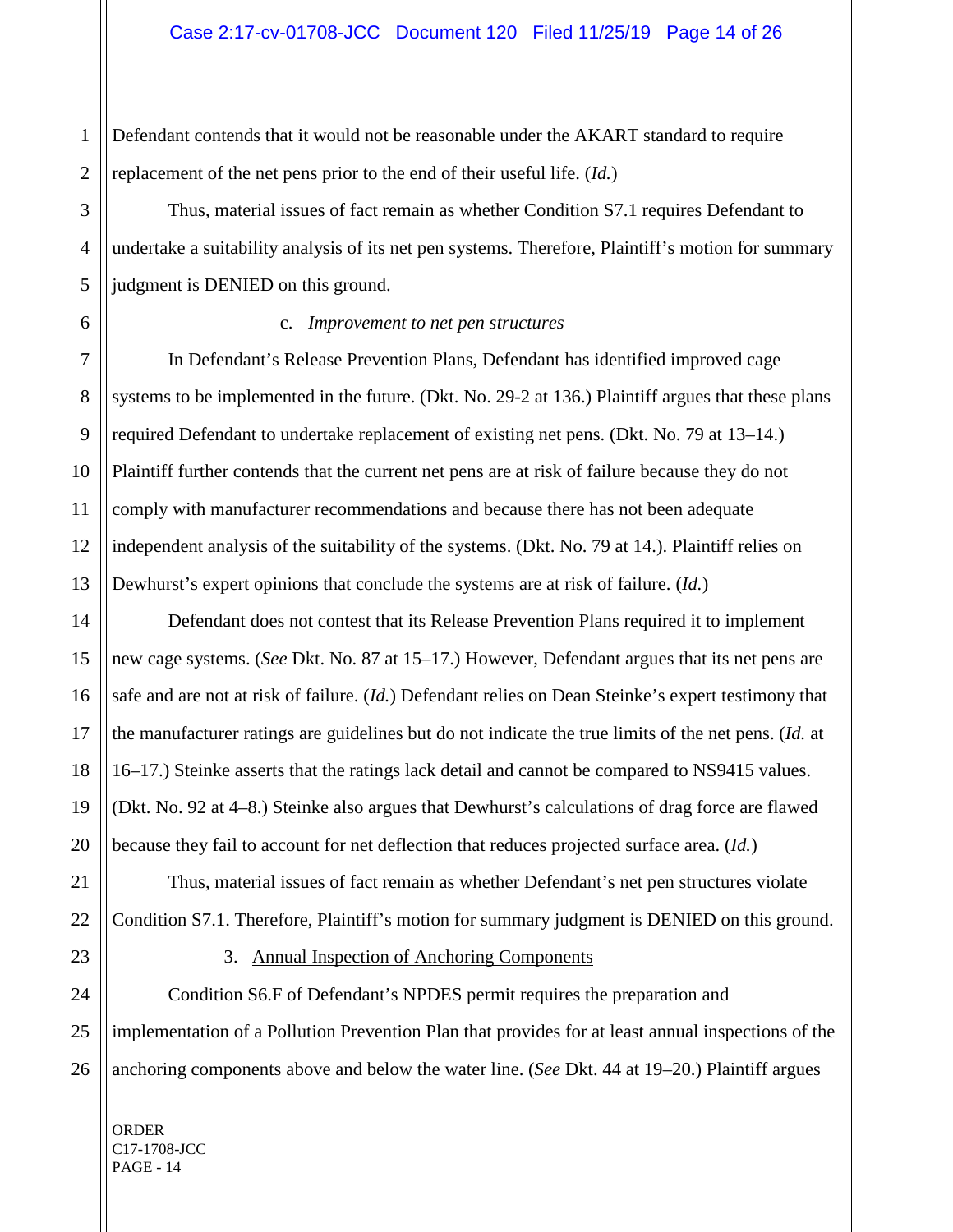that Defendant has violated this requirement by failing to annually inspect all underwater mooring components, and Plaintiff further argues that Defendant's violations of this requirement are ongoing because they have recurred since the complaint was filed. (*See* Dkt. No. 79 at 17.)

#### a. *Cypress Sites 1 and 3 (2013–2016)*

Altogether, Defendant's Cypress sites had a total of 71 anchor lines: Cypress 1 has 25 lines, Cypress 2 had 19 lines, and Cypress 3 has 27 anchoring lines. (Dkt. No. 46-1 at 147, 163, 173.) Defendant's records indicate that in 2013, one dive may have inspected two or three anchor lines and seven additional dives might have involved work on up to 14 anchor lines. (*Id.* at 251– 53.) In 2014, one dive may have involved an inspection of a Cypress anchor line, and four dives may have involved work on up to eight Cypress anchor lines. (*Id.* at 236–39.) In 2015, Defendant performed work on two anchor chains at Cypress 2 and three anchor chains at Cypress 3, and some surface inspections occurred. (*Id.* at 223–25, 232.) In 2016, records show Defendant may have inspected the uppermost chain components plus one anchor chain. (Dkt. No. 79-1 at 193, 198–200, 211–13.) Thus, Plaintiff has made a showing that Defendant made spotty inspections of its mooring systems and thus failed to complete the required annual inspections of the 25 mooring lines at Cypress 1 and 27 mooring lines at Cypress 3 in 2013, 2014, 2015, and 2016.

In opposition to Plaintiff's motion, Defendant does not point to a single additional record to demonstrate that it conducted a below-water inspection of these mooring systems. (*See* Dkt. No. 87 at 20–21.) Defendant relies instead on its responses to Interrogatory Topic No. 5 and the Rule 30(b)(6) deposition of Defendant in which Parsons testified. (*Id.* at 18–20.) In the responses and deposition, Defendant stated that it conducted the required annual inspections. (*See* Dkt. Nos. 93 at 24–26, 94 at 301–320.) But self-serving declarations not based upon personal knowledge are insufficient to demonstrate a factual dispute. *Nilsson*, 503 F.3d at 952 n.2.

Parsons testified that he was prepared to testify as to record-keeping practices and that all inspections were in the records. (Dkt. No. 46-1 at 70, 156–59, 178–78.) Parsons later testified at his second deposition that the absence of an inspection record does not necessarily mean that an

ORDER C17-1708-JCC PAGE - 15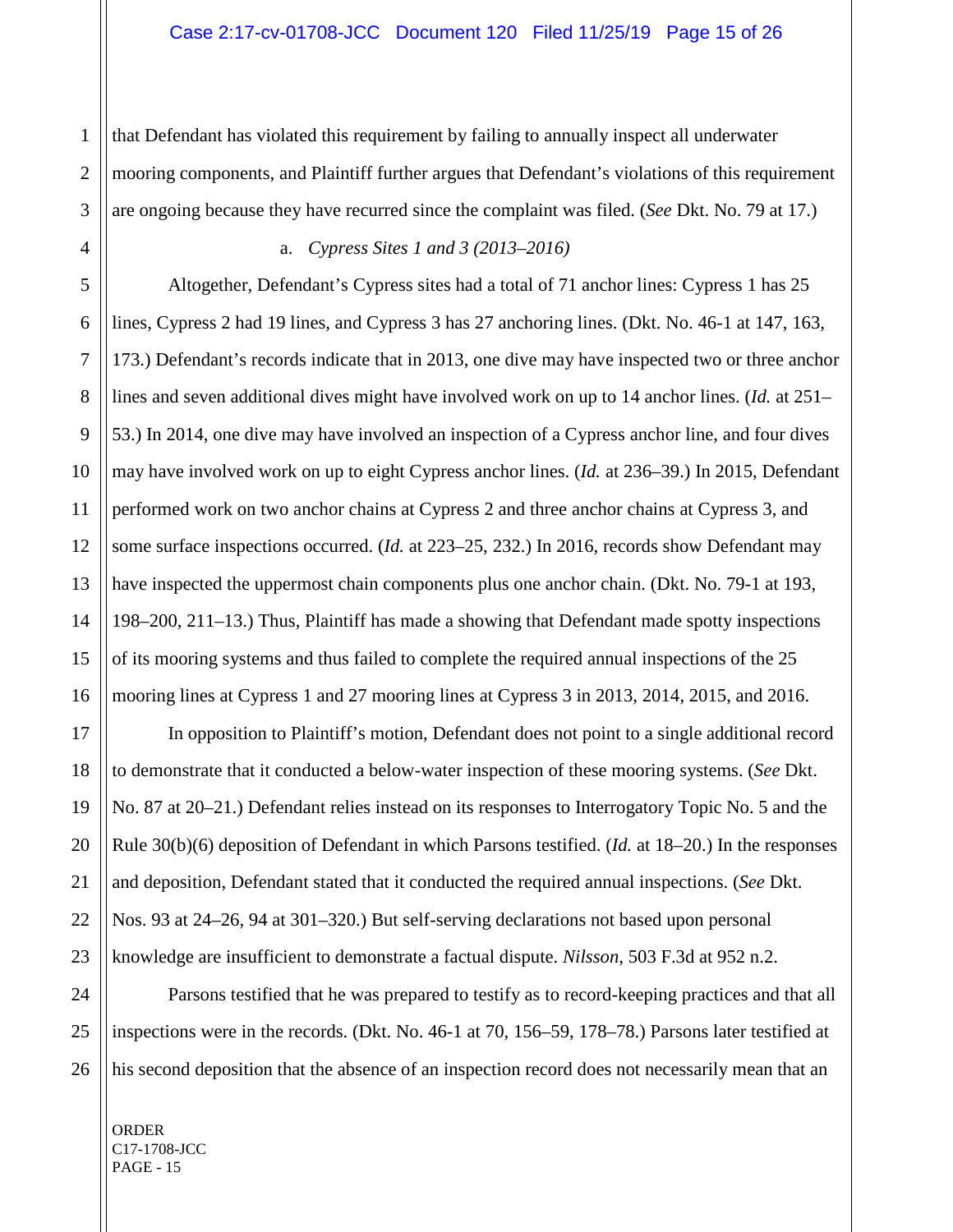1 inspection did not occur. (Dkt. No. 79-1 at 217.) Defendant has admitted that the records collected in response to Interrogatory No. 5 "mostly only tangentially contained evidence of anchor inspections." (Dkt. No. 87 at 20.) Defendant now argues that "the absence of a nonmandatory record does not entitle [Plaintiff] to an inference that the inspections did not occur." (*Id.* at 17.)

On a summary judgment motion, credibility determinations are not appropriate, and a court must draw all justifiable inferences in the light most favorable to the nonmoving party. *See Liberty Lobby*, 477 U.S. at 255. A reasonable trier of fact could infer that the absence of nonmandatory anchor inspection records does not prove that Defendant failed to make the anchor inspections. Thus, material issues of fact remain as to whether anchor inspections occurred at Cypress 1 and 3 between 2013 and 2016. Therefore, Plaintiff's motion for summary judgment is DENIED on this ground.

#### b. *Anchoring components deeper than 100 feet*

Five of Defendant's sites have mooring components deeper than 100 feet: Orchard Rocks, Clam Bay, Port Angeles, and Cypress 1 and 3. (Dkt. No. 46-1 at 68, 110–11, 136, 147, 173.) The Permits unambiguously require inspections of the entire mooring components, not only those above 100 feet. (Dkt. 29-2 at 11.) Defendant's employees may not dive deeper than 100 feet. (*See* Dkt. No. 25-1 at 63.) Until 2017, Defendant conducted visual inspections only of the shallower components of these systems, but Defendant contends that it "inspected" the deeper components by examining the condition of the shallower components and by checking line tension or pulling up anchors. (*See* Dkt No. 46-1 at 61, 87 at 22, 89 at 2–3.) Ecology concluded that this form of examination does not meet permit requirements for "inspection." (Dkt. No. 52-1 at 163–64.)

A court shall interpret an NPDES permit like any other contract. *Nat. Res. Def. Council, Inc. v. County of Los Angeles*, 725 F.3d 1194, 1204–05 (9th Cir. 2013). If the language is plain, the court construes its meaning. *Id.* If the language is ambiguous, the court "may turn to extrinsic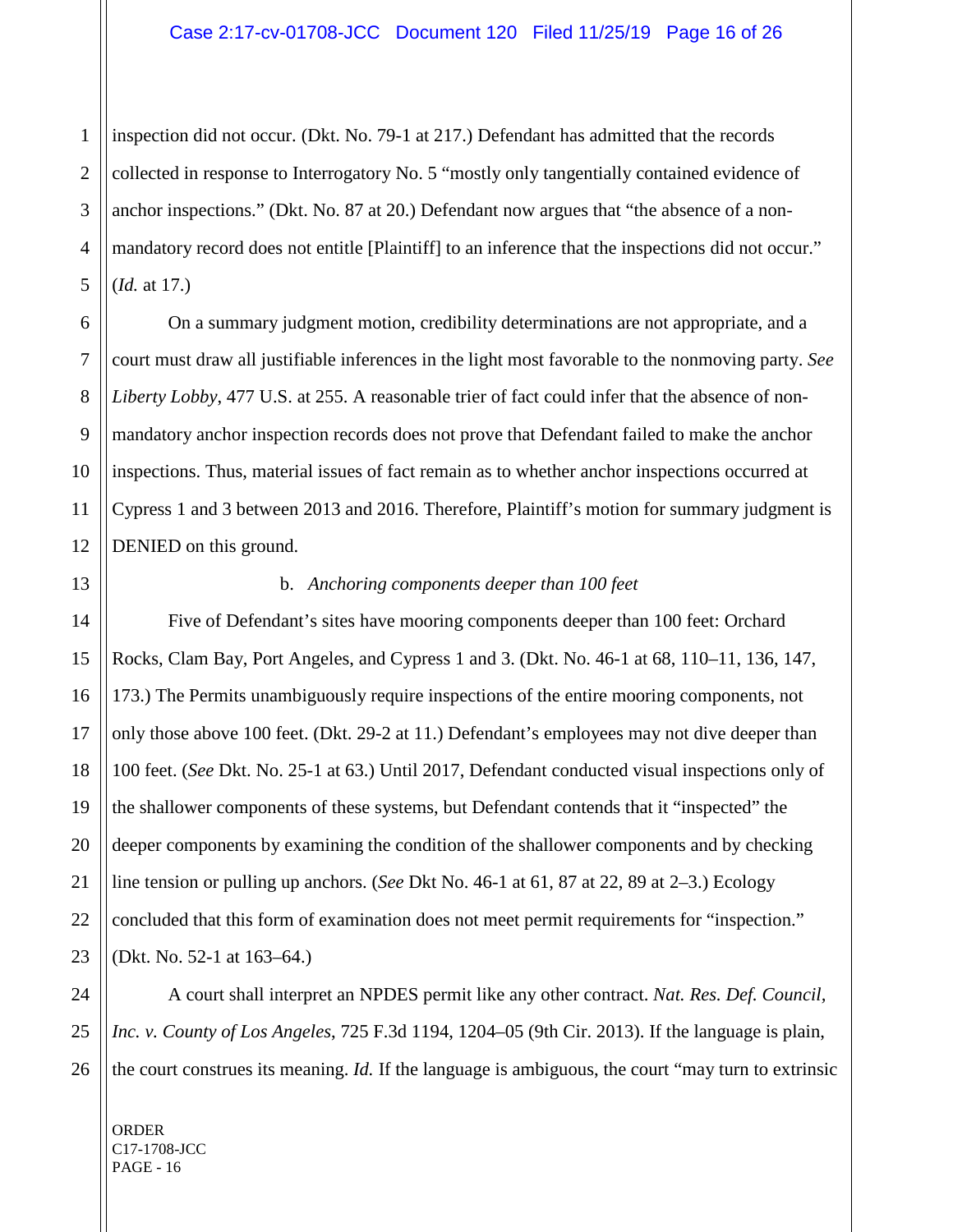1 evidence to interpret its terms." *Id.* As the agency charged with enforcing NPDES permits, Ecology's interpretation of the ambiguous term "inspection" is entitled to substantial deference. *See Russian River Watershed Prot. Comm. v. City of Santa Rosa*, 142 F.3d 1136, 1141 (9th Cir. 1998) (holding that the district court properly deferred to the agency authorized to enforce NPDES permits); *Nat. Res. Def. Council, Inc.*, 725 F.3d at 1205. Thus, Plaintiff has shown that Defendant violated the permits by not inspecting mooring components deeper than 100 feet at Orchard Rocks, Clam Bay, Port Angeles, and Cypress 1 and 3 in 2012, 2013, 2014, 2015, and 2016. Therefore, Plaintiff's motion for summary judgment is GRANTED on this ground.

c. *Cypress 1 and 3 (2018) and Port Angeles (2017)*

Defendant's Pollution Prevention Plan that went into effect in October 2017 required it to use either a contracted dive service or a remotely operated vehicle to conduct inspections of its moorings below the employee diver depth limit of 100 feet. (Dkt. No. 29-2 at 11, 131.) The plan further required Defendant to document its visual inspection of each anchoring line and identify maintenance concerns. (*Id.* at 131, 134.) The permits require Defendant to operate its facilities in accordance with the plan. (*E.g.*, *id.* at 11.)

As part of DNR's investigation of Defendant following the collapse of Cypress 2, DNR hired Mott MacDonald and its subcontractor Collins Engineers. (Dkt. No. 79-2 at 631–34.) Mott MacDonald evaluated Cypress 1 and 3 in 2018 and Port Angeles in 2017. Defendant relies on the inspections that Mott MacDonald performed to fulfill its anchor inspection requirements for Cypress 1 and 3 in 2018 and Port Angeles in 2017. (Dkt. Nos. 46-1 at 333–34, 89 at 24–25.)

But the report was prepared for use by DNR and other state agencies; it was "limited in scope" and "[d]etailed inspection and physical material sampling were not performed," and the report did not make repair or maintenance recommendations. (Dkt. No. 79-2 at 632.) Defendant reviewed the report's conclusion but did not undertake additional steps to determine whether maintenance work was needed. (*See* Dkt. No. 79-2 at 147–53.) Parsons testified that Defendant's employees did inspect the mooring systems at Port Angeles in 2017, but he admits that the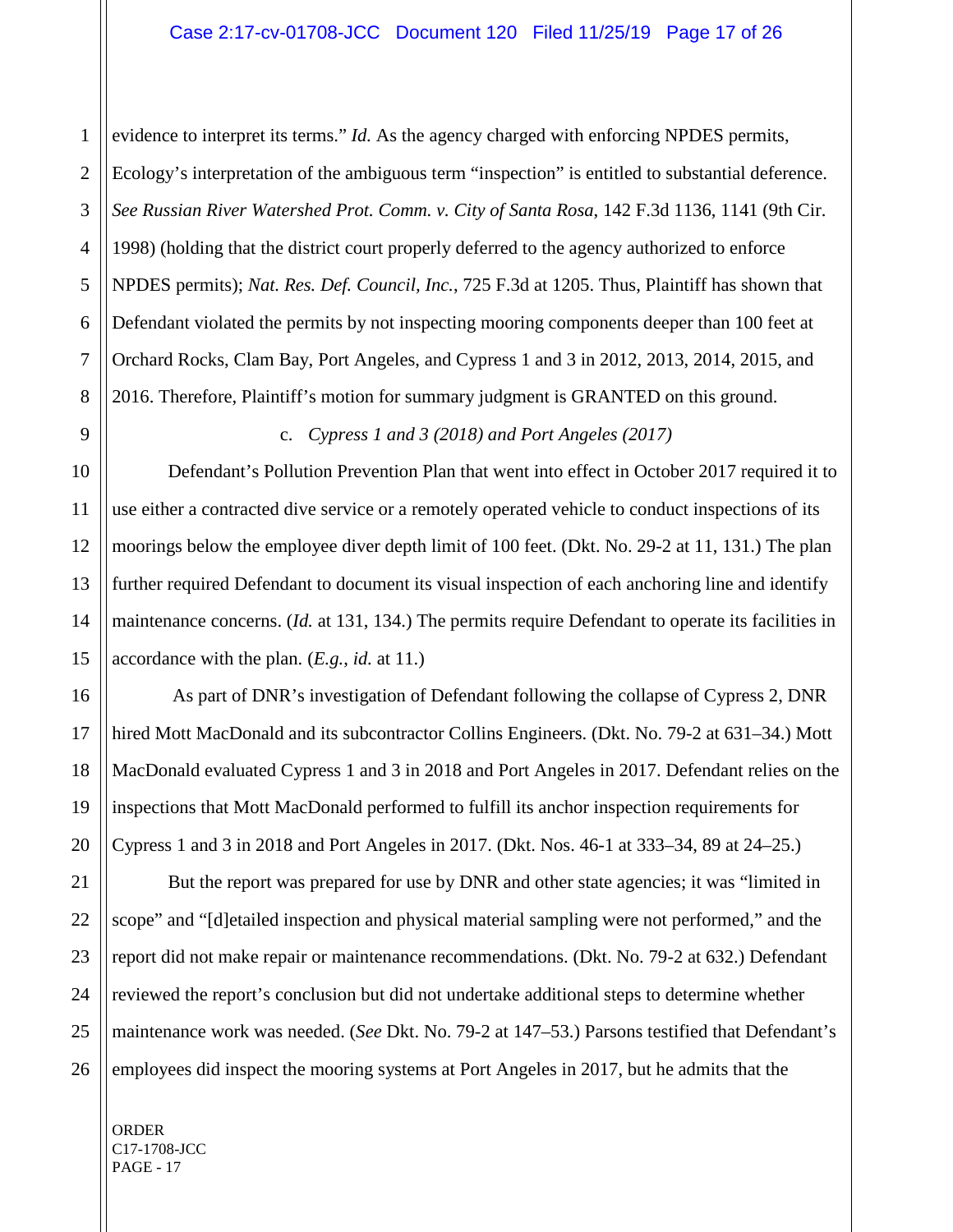mooring lines and anchors were not inspected below 100 feet. (*See* Dkt. No. 79-1 at 185–90.) Thus, Plaintiff has demonstrated that Defendant violated the permits by failing to inspect mooring components at Cypress 1 and 3 in 2018 and at Port Angeles in 2017 in the manner required by the permits and the October 2017 Pollution Prevention Plan. Therefore, Plaintiff's motion for summary judgment is GRANTED on this ground.

### d. *Completion of inspection forms (2017–2018)*

Defendant's October 2017 Pollution Prevention Plan also required it to complete an Annual Below Surface Visual Inspection form "to record the condition of the mooring components and identify specific maintenance concerns." (Dkt. 29-2 at 131–32, 134.) The form requires a detailed assessment of the mooring system, including an assessment of (1) each component of each mooring line, (2) whether routine or immediate repairs are needed, (3) the dates when repairs were identified and completed, (4) a description of the repair, (5) the name of the person completing the repair, (6) the name of the person completing the inspection form, and (6) the date the form was completed. (*Id.* at 134.) As mentioned above, the permits require Defendant to operate in accordance with the plan. (*E.g.*, Dkt. 29-2 at 11.)

It is undisputed that Defendant completed the form for its Hope Island site in 2017 and 2018. (*See* Dkt. Nos. 79 at 25, 79-1 at 142–45, 274–77.) It is likewise undisputed that Defendant failed to complete the form for the remainder of its sites. (*See generally Dkt. Nos.* 79, 87, 9[5](#page-17-0).)<sup>5</sup> Under the Clean Water Act, Defendant is strictly liable for failure to use the required form. *See Sierra Club v. Union Oil of Cal.*, 813 F.2d 1480, 1490–91 (9th Cir. 1987). Thus, Plaintiff has demonstrated that Defendant violated the permits by failing to complete the required Annual Below Surface Visual Inspection forms for Cypress 1 and 3, Port Angeles, Orchard Rocks, Fort Ward, and Clam Bay in 2017 and 2018. Therefore, Plaintiff's motion for summary judgment is

ORDER C17-1708-JCC PAGE - 18

<span id="page-17-0"></span> <sup>5</sup> Defendant observes that the Court has already found that the 2017 Pollution Prevention Plans were deficient, (Dkt. No. 68), and suggests that "if any violation exists here, it is at most a failure to implement a plan that the Court already has determined was insufficient." (Dkt. No. 87.)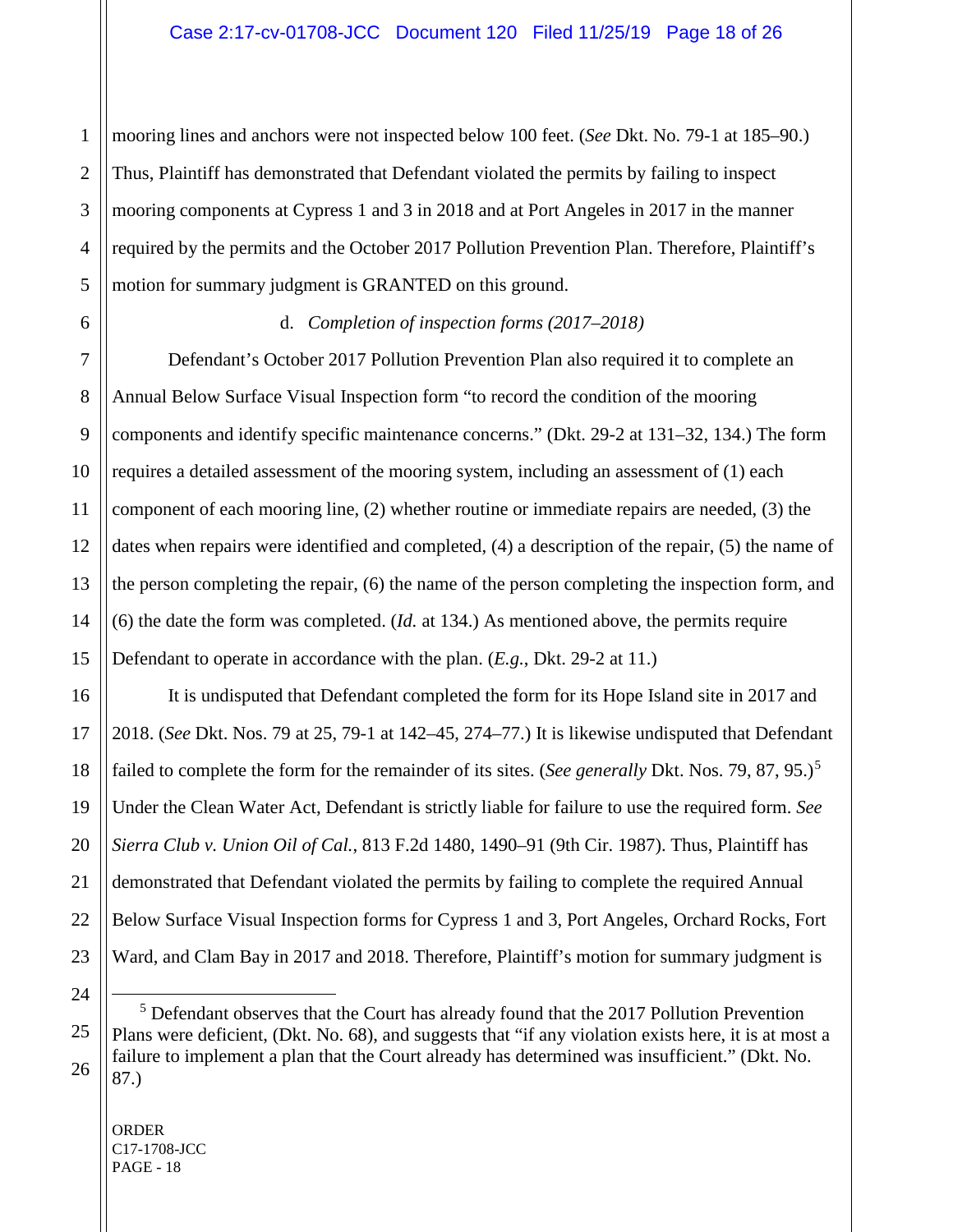GRANTED on this ground.

#### 4. Reporting of Fish Escapement and Tracking Fish Numbers

The permits require Defendant provide in its Release Prevention Plan "[p]rocedures for routinely tracking the number of fish within the pens, the number of fish lost due to predation and mortality, and the number of fish lost due to escapement." (Dkt. No. 29-2 at 12.) The permits further require Defendant to submit an Annual Fish Release Report by January 30 of each year, which "must include, to the extent possible, all fish released or escaped to state waters, including all Significant Fish Releases (see S8)." (*Id*. at 12.) Condition S8 defines a release as "significant" when it involves "1,500 or more fish whose average weight exceeds 1 kilogram (kg) or 3,000 or more fish whose average weight is equal to or less than 1 kg." (*Id.* at 13.) Such releases must be reported within 24 hours. (*Id.*) Thus, the permits require immediate reporting of significant fish escapes and annual reporting of all fish escapes. (*Id.* at 12–13.)

Defendant tracks its fish using a software program called FishTalk. (Dkt. No*.* 79-1 at 428–29.) First, Defendant uses electronic counters to count the number of fish it places into trucks for transport to its pens. (*Id.* at 296–97, 431.) Then Defendant assumes (without verification) a loss during transport of five percent and enters this revised number into FishTalk. (*Id.* at 297–98, 315.) While fish are rearing in the pens, there may be further losses through mortality or removal for other reasons; Defendant states that these are entered into FishTalk. (*Id.* at 300–01, 429.) Finally, Defendant counts the fish with electronic counters again when they are harvested. (*Id.* at 306–07.) Defendant states that its electronic counters are accurate to plus or minus two percent. (*Id.* at 297, 307.)

Defendant has represented in its Annual Fish Release Reports that it has lost no fish through escapement. (Dkt. No. 79-2 at 584, 589, 593, 597, 601, 604, 609.) From 2012 to 2015, Defendant reported that there were no "significant" fish escapes. (*Id.* at 585, 589, 593, 597.) In the subsequent years, Defendant reported that there were no fish escapes. (*Id.* 601, 604, 609.) However, Defendant's data shows that there have been downward variations every year between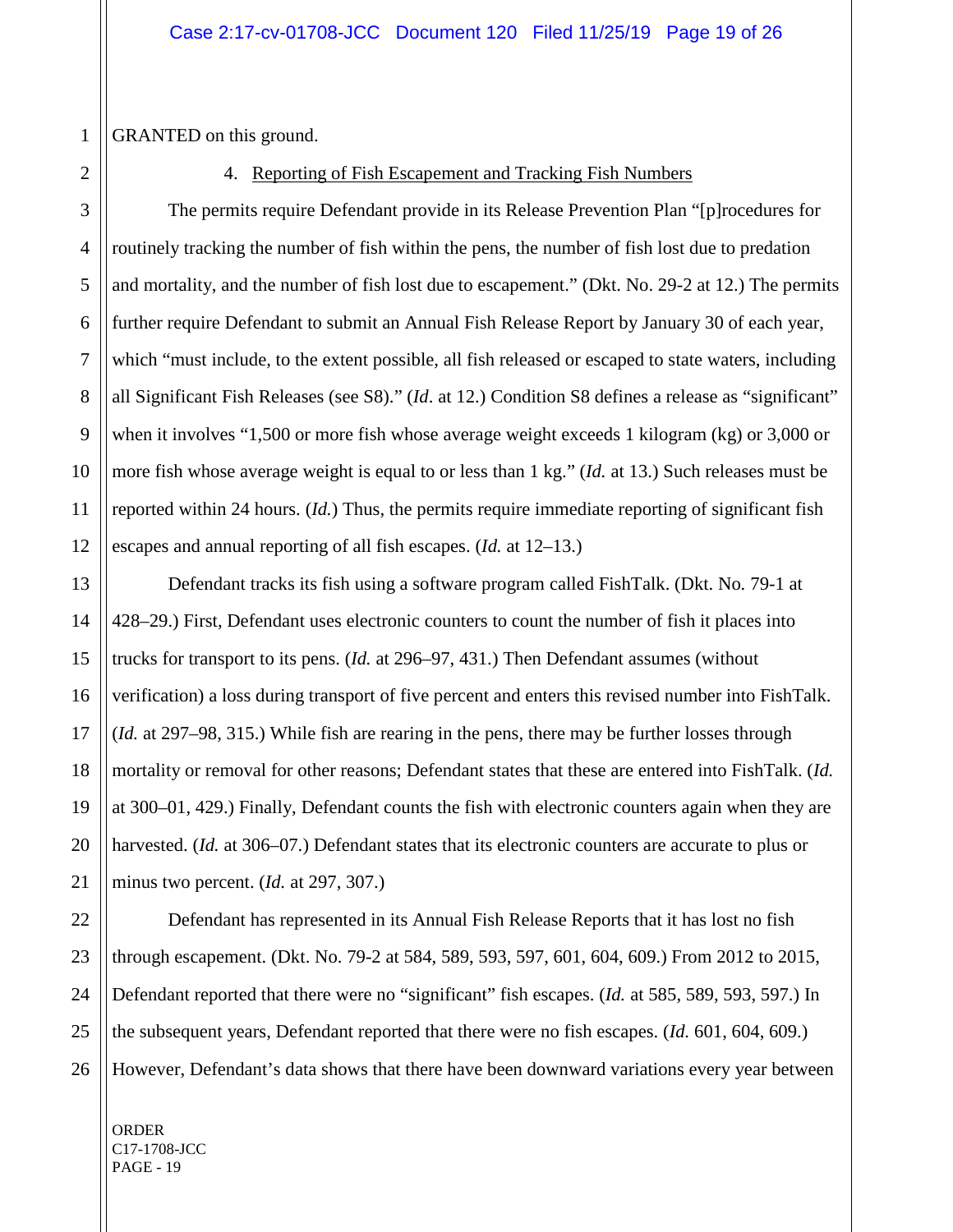the number of fish it puts in its pens and the number of fish it removes and harvests. (*See id.* at 615–28.) The parties disagree as to whether this data shows that Defendant failed to report fish escapes or whether these discrepancies are within an acceptable range of error.

Plaintiff argues that Defendant's fish inventory data should be evaluated based on variations within each individual pen. (Dkt. No. 79 at 27–29, 95 at 16.) This analysis shows that there were negative deviations of more than four percent and up to 17 percent in numerous pens (called "Units" in the data), including Unit 111 at Cypress 1 in January 2016; Unit F12 at Fort Ward in May 2016, Unit R08 at Orchard Rocks in June 2016, Unit 10 at Hope Island in August 2016, Unit 06 at Port Angeles in December 2016, Units 121 and 124 at Cypress 1 in January 2018, and Units 315 and 324 at Cypress 3 in January 2018. (*See* Dkt. No. 79-2 at 619–25.) Plaintiff contends that because these deviations in 2016 and 2018 were too large to explain by a four percent margin of error, Defendant violated the requirement to report fish escapements. (Dkt. No. 79 at 29.)

In contrast, Defendant argues that its fish inventory data should be evaluated based on variations within each facility, not each pen. (Dkt. Nos. 26–27.) In support of this argument, Defendant points to its expert report by Cormac O'Sullivan. (*Id.*) O'Sullivan states that it is standard industry practice to "look at the entire farm, not the individual pens." (Dkt. No. 88 at 6.) O'Sullivan calculates that, across all eight farms, there was an average site variance of -2.65 percent, which is below the Best Aquaculture Practices Standards ("BAP") of three percent for accuracy of inventory tracking. (*Id.*) O'Sullivan therefore concludes that there is "no indication" of either "large escape events from *any* of the sites or leakage from the sites." (*Id.* at 5–6.) Additionally, O'Sullivan applies the BAP standard to conclude that Defendant's fish tracking practices generally comply with best practices for accurate tracking. (Dkt. No. 88 at 4.)

The language of the NPDES permit is plain that Defendant must report all fish escapes "to the extent possible." It was possible for Defendant to identify in its data that there were downward variations that exceeded three percent per pen in 2016 and 2018. (*See* Dkt. No. 79-2

ORDER C17-1708-JCC PAGE - 20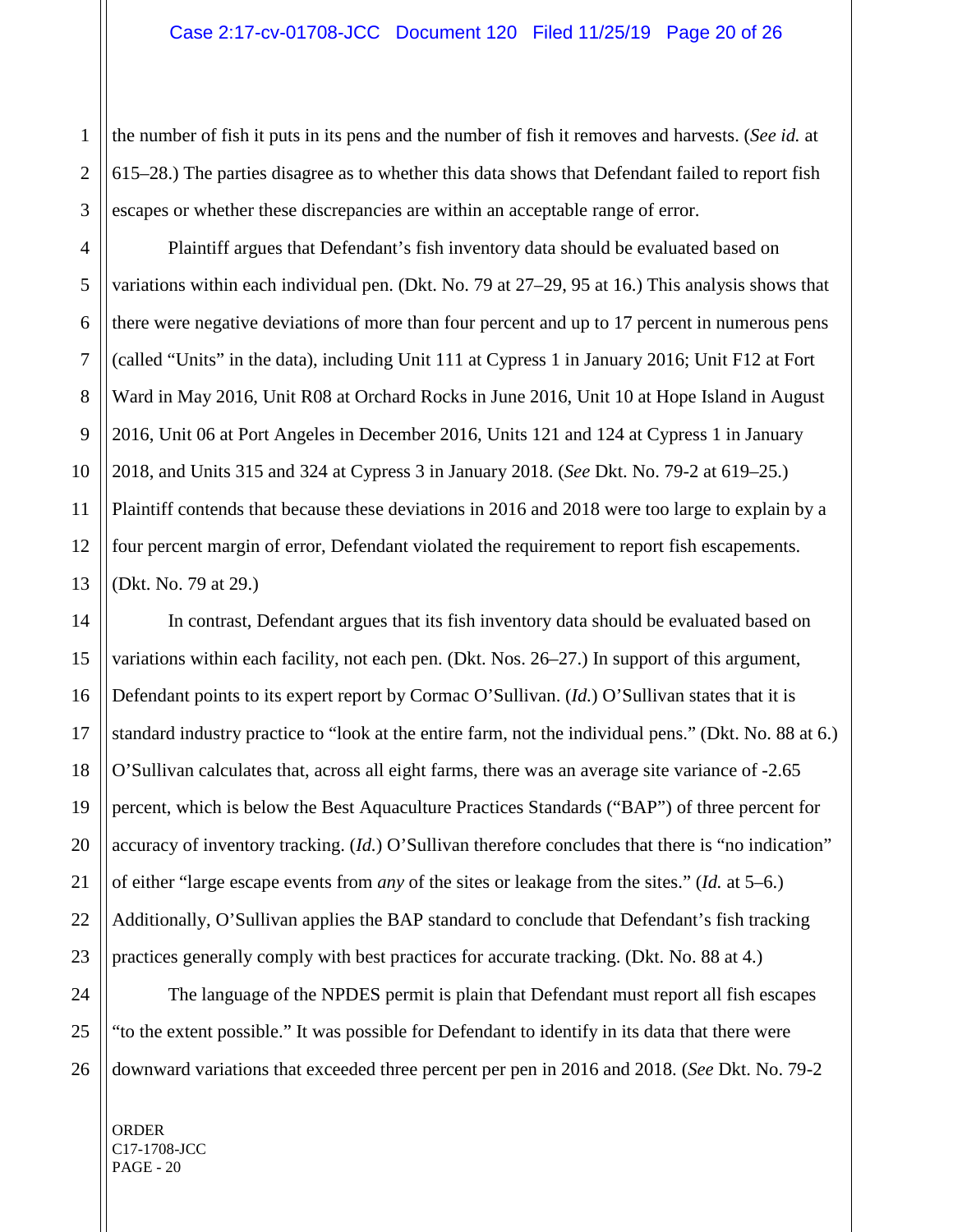1 2 at 615–28.) Extrinsic evidence of industry standards does not alter the plain meaning of the permit. *Nat. Res. Def. Council*, 725 F.3d at 1204–05. Because the permits also require accurate fish tracking, Defendant cannot avoid this requirement by arguing that human error explains the variation. A failure to accurately track is likewise a violation of the permits. (Dkt. No. 29-2 at 12.) Furthermore, in the years 2012–2015, Defendant reported only whether there were "significant releases." (*See* Dkt. No. 79-1 at 585, 589, 593, 597.) This violates the Permits' requirement to report "all fish releases or escaped," and not only "significant" releases. (*E.g.*, Dkt. No. 29-2 at 12.) Thus, Plaintiff has demonstrated that in 2012–2015, 2016 and 2018, Defendant violated the permit requirement to track the number of fish in its net pens and report all fish escapements. Therefore, Plaintiff's motion for summary judgment is GRANTED on this ground.

#### **D. Defendant's Motion for Partial Summary Judgment**

Defendant moves for partial summary judgment on Plaintiff's claims relating to Defendant's Cypress 2 facility, arguing that the S1 claims are barred by *res judicata* and all the Cypress 2 claims are moot. (*See* Dkt. No. 84 at 5.)

# 1. *Res Judicata and Plaintiff's S1 Claims*

"Congress is understood to legislate against a background of common-law adjudicatory principles." *Astoria Fed. Sav. & Loan Ass'n v. Solimino,* 501 U.S. 104, 108 (1991). The common-law principle of *res judicata*, also known as claim preclusion, is generally presumed to apply to administrative decisions. *See Littlejohn v. United States*, 321 F.3d 915, 921–22 (9th Cir. 2003). Courts, however, do not "have free rein to impose rules of preclusion, as a matter of policy, when the interpretation of a statute is at hand." *Astoria,* 501 U.S. at 108. When "a statutory purpose to the contrary is evident," then the statutory claim preclusion bar applies instead of common law *res judicata*. *See id.*; *Littlejohn*, 321 F.3d at 921–22.

In its 1987 amendments to the Clean Water Act, Congress added a provision that specifies when claims for civil penalties are precluded by state or federal enforcement actions.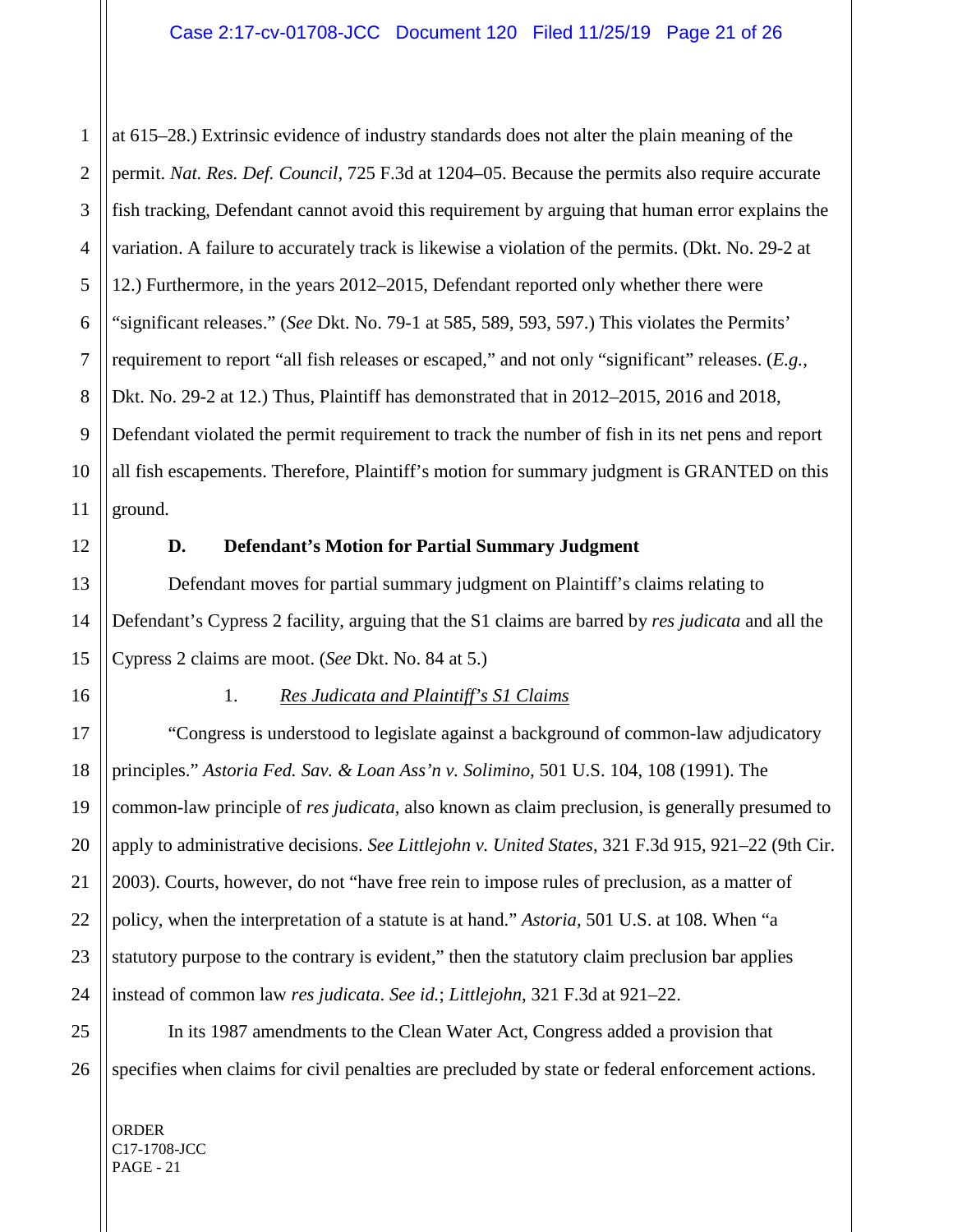*See* 33 U.S.C. § 1319(g)(6)(A). Claims for civil penalties are barred for any violation

- (i) with respect to which the Administrator or the Secretary has commenced and is diligently prosecuting an action under this subsection,
- (ii) with respect to which a State has commenced and is diligently prosecuting an action under a State law comparable to this subsection, or
- (iii) for which the Administrator, the Secretary, or the State has issued a final order not subject to further judicial review and the violator has paid a penalty assessed under this subsection, or such comparable State law

*See* 33 U.S.C. § 1319(g)(6)(A).

At the same time, Congress created an exception to the statutory bar for citizen suits in which the plaintiffs, prior to the enforcement action, either (1) filed suit or (2) provided notice to the Environmental Protection Agency or to the state with respect to the alleged violation. *See* 33 U.S.C. § 1319(g)(6)(B); *Black Warrior Riverkeeper, Inc. v. Cherokee Mining, LLC*, 548 F.3d 986, 991 (11th Cir. 2008) (holding that the prior-filed citizen suit exception to the civil penalties bar applies in both state and federal enforcement actions); *Thiebaut v. Colo. Springs Utils.*, 2007 WL 2491853 at  $*5$  (D. Colo. Aug. 29, 2007) (concluding that the prior-commenced exception limits the applicability of *res judicata*), *aff'd*, 455 F. App'x 795 (10th Cir. 2011). Congress's intent to create an exception to the statutory bar is evident in  $\S 1319(g)(6)$  of the Clean Water Act; for that reason, there is no "legislative default" to common-law claim preclusion principles. *See Astoria*, 501 U.S. at 110. By creating this exception, "Congress reiterated its commitment to citizen suits, which a Senate Report described as 'a proven enforcement tool.'" *Black Warrior Riverkeeper, Inc.*, 548 F.3d at 988 (quoting the legislative record). The Clean Water Act thus alters the ordinary *res judicata* rule to allow a prior-commenced citizen suit to pursue a claim for civil penalties, even after a federal or state enforcement action related to the same violation has been resolved. *See id*.

<span id="page-21-0"></span>

This prior-commenced exception for citizen suits applies here.<sup>[6](#page-21-0)</sup> On August 24, 2017,

 $6$  In a prior order, the Court found that the only Clean Water Act statutory bar to citizen suits that "could conceivably apply" to Ecology's enforcement action is  $\S 1319(g)(6)(A)(iii)$ , which bars citizen suits in which a state agency has issued a final order under the Clean Water Act, or comparable state law, and the violator has paid the penalty assessed. (*See* Dkt. No. 76 at 19.)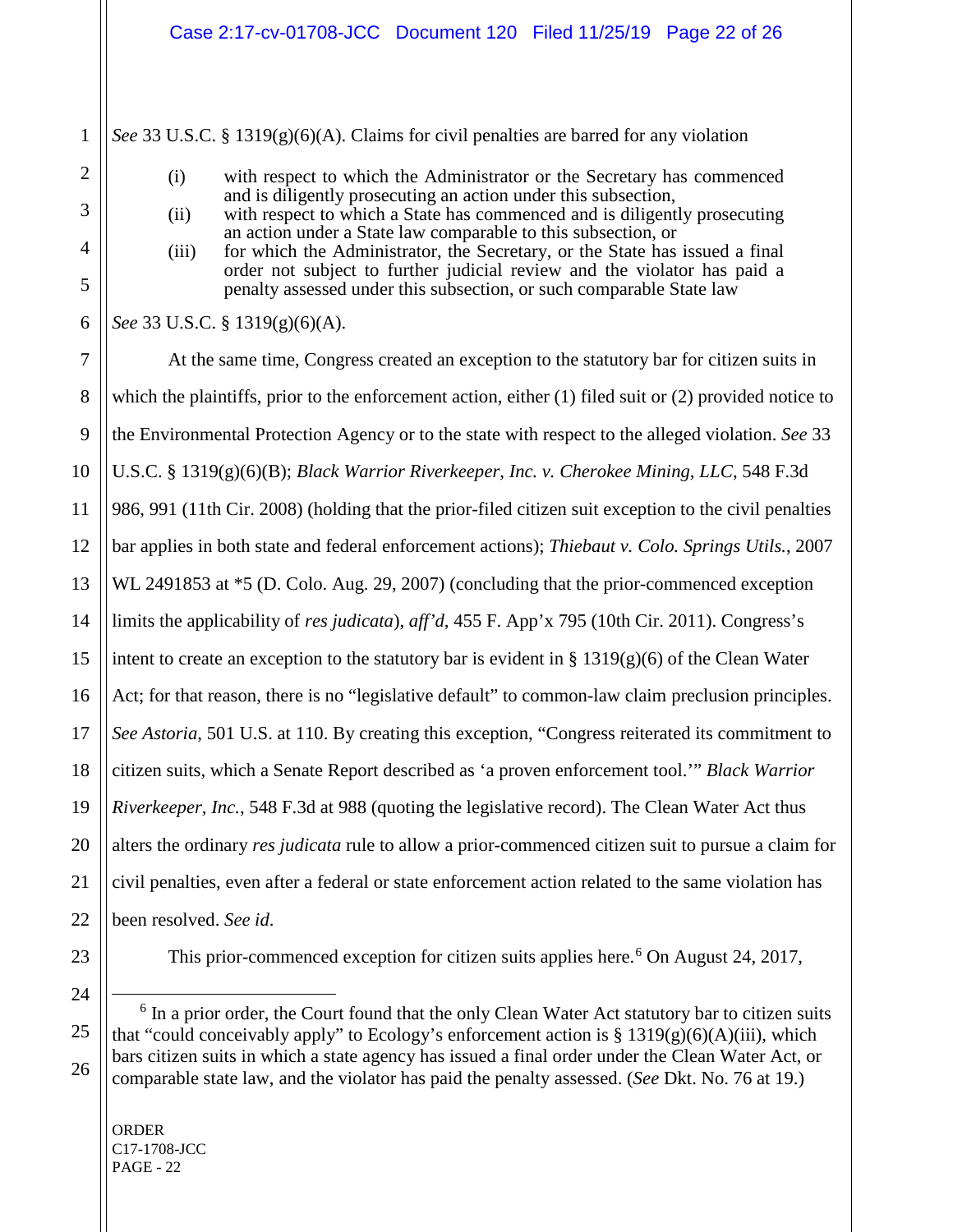1 2 3 4 5 6 7 8 9 10 11 Plaintiff notified the EPA and Ecology of its intent to sue Defendant, and Plaintiff provided a supplemental notice letter on September 6, 2017. (Dkt. No. 1 at 22, 30.) On November 13, 2017, Plaintiff filed its complaint against Defendant asserting several CWA violations related to the Cypress 2 collapse and violations at Defendant's seven other Puget Sound net-pen facilities. (*See*  Dkt. No. 1.) Ecology issued its notice of penalty on January 30, 2018. (Dkt. No. 52-1 at 160–66.) On April 24, 2019, Defendant and Ecology entered into a consent decree regarding the Cypress 2 collapse, and on April 25, 2019, the Pollution Control Board, pursuant to the consent decree, dismissed Defendant's appeal of Ecology's administrative penalty. (*See* Dkt. No. 74-1 at 4–11, 18.) Because Plaintiff commenced its action before Ecology, the entry of the consent decree between Defendant and Ecology cannot preclude its enforcement action. *See* 33 U.S.C.  $§ 1319(g)(6)(A)–(B).$ 

12 13 14 15 16 17 18 19 20 21 22 23 24 25 Defendant argues that, notwithstanding § 1319(g)(6), the common-law principle of *res judicata* precludes Plaintiff's S1 claims because there is a final order in Ecology's state enforcement action on the identical CWA violations. (*See* Dkt. No. 103 at 2–4.) Defendant relies on a pre-*Astoria* case in which the Ninth Circuit concluded that the 1972 amendments to the Clean Water Act did not modify "the normal rules of preclusion." (Dkt. No. 103 at 4 (citing *United States v. IIT Rayonier, Inc.*, 627 F.2d 996 (9th Cir. 1980).) But *IIT Rayonier* did not interpret Congress's 1984 amendments to the Clean Water Act, nor did it apply the principles that the Supreme Court announced in *Astoria*. *See IIT Rayonier, Inc.*, 627 F.2d at 1000–02*.* Defendant also argues that a Ninth Circuit case involving a class action of sport fishers alleging state law violations demonstrates that  $\S 1319(g)(6)$  did not alter normal claim preclusion rules. (*See* Dkt. No. 103 at 11 (citing *Alaska Sport Fishing Ass'n v. Exxon Corp.*, 34 F.3d 769 (9th Cir. 1994).) But the parties in that case did not argue, and the court of appeals did not consider, that § 1319(g)(6) created a specific statutory preclusion rule for citizen suits. *See Alaska Sport Fishing Ass'n.*, 34 F.3d at 773–74.

26

Defendant's interpretation would render meaningless the prior-commenced citizen suit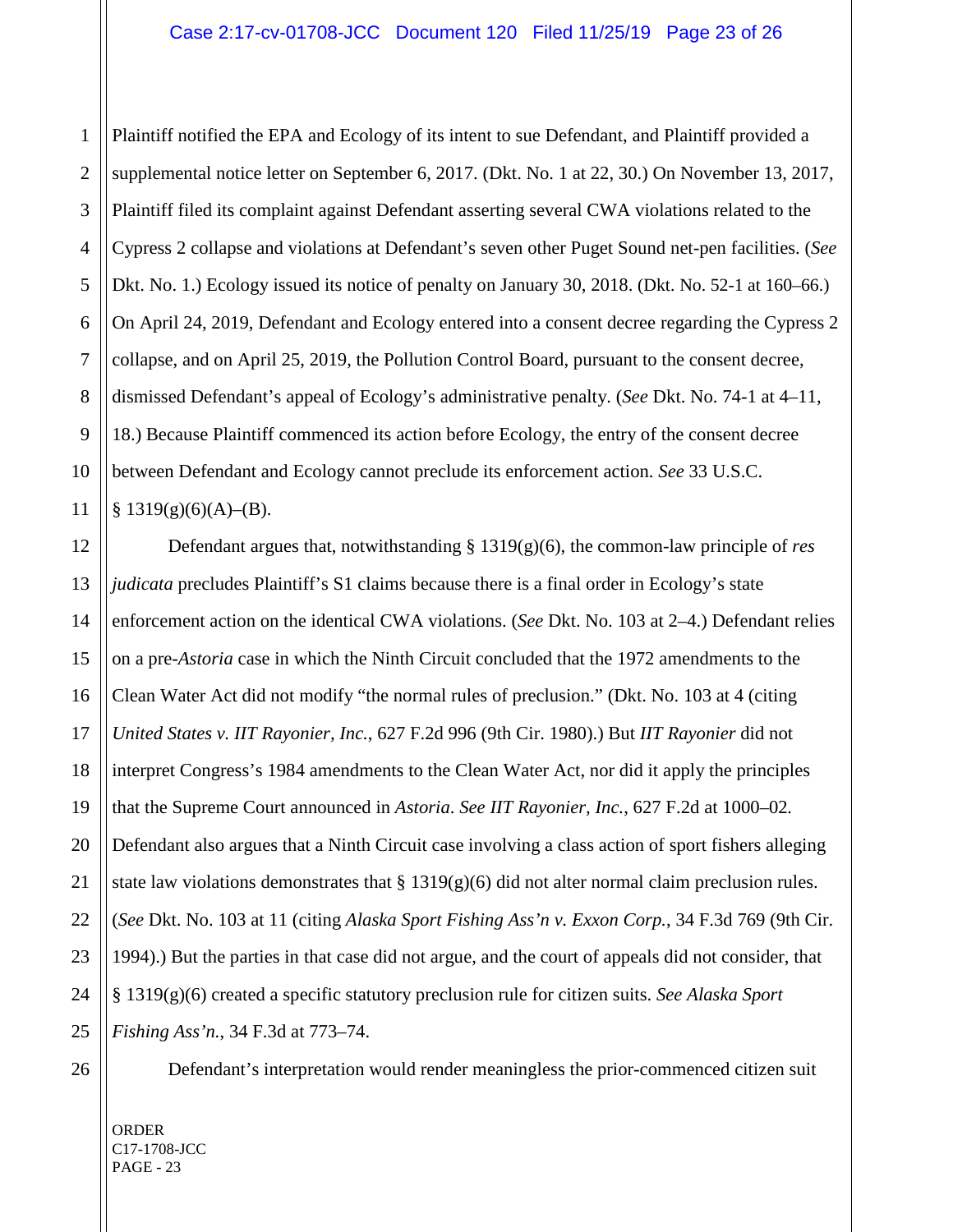1 2 3 4 5 6 exception. "If the statutory language is plain, [a court] must enforce it according to its terms." *See King v. Burwell*, 135 S. Ct. 2480, 2489 (2015). Accordingly, the Court begins and ends its analysis with the plain language of the statute, which clearly permits prior-commenced citizen suits to proceed notwithstanding a final order in a state-initiated administrative enforcement proceeding. *See Burwell*, 135 S. Ct. at 2489. Thus, Plaintiff's S1 claims are not barred by *res judicata*, and Defendant's motion for partial summary judgment is DENIED on this ground.

#### 2. Mootness

8 9 10 11 12 13 14 15 16 17 18 19 20 21 22 23 24 To establish mootness, a defendant must show that the district court cannot order any effective relief. *See City of Erie v. Pap's A.M.*, 529 U.S. 277, 287 (2000); *Sierra Club*, 853 F.2d at 669 ) ("The burden of proving that the case is moot is on the defendant."). The cessation of illegal conduct following the commencement of a suit "ordinarily does not suffice to moot a case" because civil penalties still serve as a deterrent to future violations. *Friends of the Earth v. Laidlaw*, 528 U.S. 167, 193 (2000) (holding that a citizen suit was not moot where the polluting facility at issue had been "permanently closed, dismantled, and put up for sale, and all discharges from the facility had permanently ceased."). "Only when it is 'absolutely clear that the allegedly wrongful behavior could not reasonably be expected to recur' will events following the commencement of a suit moot a claim for civil penalties." *San Francisco BayKeeper, Inc. v. Tosco Corp*., 309 F.3d 1153, 1160 (9th Cir. 2002) (quoting *Laidlaw*, 528 U.S. at 189). This is because civil penalties under the Clean Water Act serve "to deter future violations and thereby redress the injuries that prompted a citizen suitor to commence litigation." *Laidlaw*, 528 U.S. at 174. The deterrent effect of civil penalties is no less potent when the defendant no longer operates or owns the polluting facility. *See San Francisco BayKeeper*, 309 F.3d at 1160. "Allowing polluters to escape liability for civil penalties for their past violations by selling their polluting assets would undermine the enforcement mechanisms established by the Clean Water Act." *Id.*

Here, Defendant argues that Plaintiff's claim for civil penalties for violations at Cypress 2

26

25

7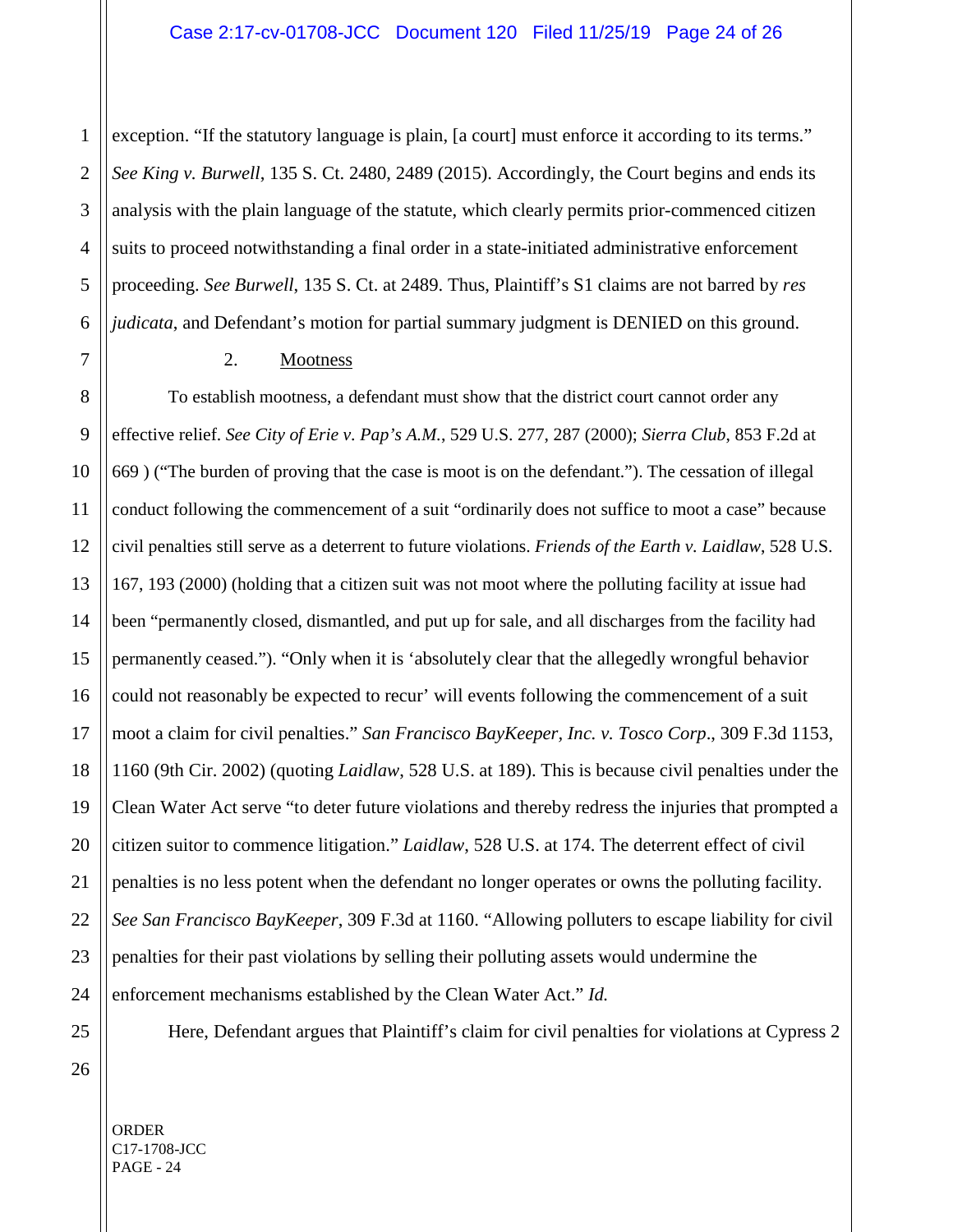1 2 should be dismissed as moot. (Dkt. No. 84 at 1[7](#page-24-0).)<sup>7</sup> Cypress 2 was destroyed and is no longer operational. (*See* Dkt. Nos. 29-2 at 210–212, 43 at 3.) Ecology completed its closure monitoring of the site, and Defendant has represented that the Cypress 2 permit has been terminated as of September 28, 2019. (*See* Dkt. No. 86 at 6.) But in its previous order, the Court found that it could still provide Plaintiff effective relief in the form of civil penalties because it was not absolutely clear whether the site could be rebuilt and because Defendant continued to operate its other seven net-pen facilities in Puget Sound under identical permits. (*See* Dkt. No. 76 at 16.) Now, it seems clear that Cypress 2 is permanently closed, but Defendant continues its operations in Puget Sound. Thus, civil penalties still serve to deter future Clean Water Act violations. *See Laidlaw*, 528 U.S. at 193; *San Francisco BayKeeper*, 309 F.3d at 1160. Therefore, Defendant's motion for partial summary judgment in DENIED on this ground.

#### **III. CONCLUSION**

For the foregoing reasons, Defendant's motion to exclude expert opinions (Dkt. No. 82) is DENIED. Plaintiff's motion for partial summary judgment (Dkt. No. 79) GRANTED in part and DENIED in part as follows:

- 1. Plaintiff's request to strike the declarations of Stephen Weatherford and Bill French is GRANTED, and Plaintiff's request to strike Parsons's and Hodgin's declarations is DENIED;
- 2. Plaintiff's motion for summary judgment its Condition S7.1 claim is DENIED;
- 3. Plaintiff's motion for summary judgment on its S6.F claim is:
	- a. DENIED as to Cypress 1 and 3 between 2013 and 2016,
	- b. GRANTED as to inspections of anchoring components deeper than 100 feet at Orchard Rocks, Clam Bay, Port Angeles, and Cypress 1 and 3 in 2012, 2013, 2014, 2015, and 2016. 2012 to 2016;
- <span id="page-24-0"></span> 7 The Court previously dismissed as moot Plaintiff's claims for injunctive relief at Cypress 2. (Dkt. No. 76 at 15.)